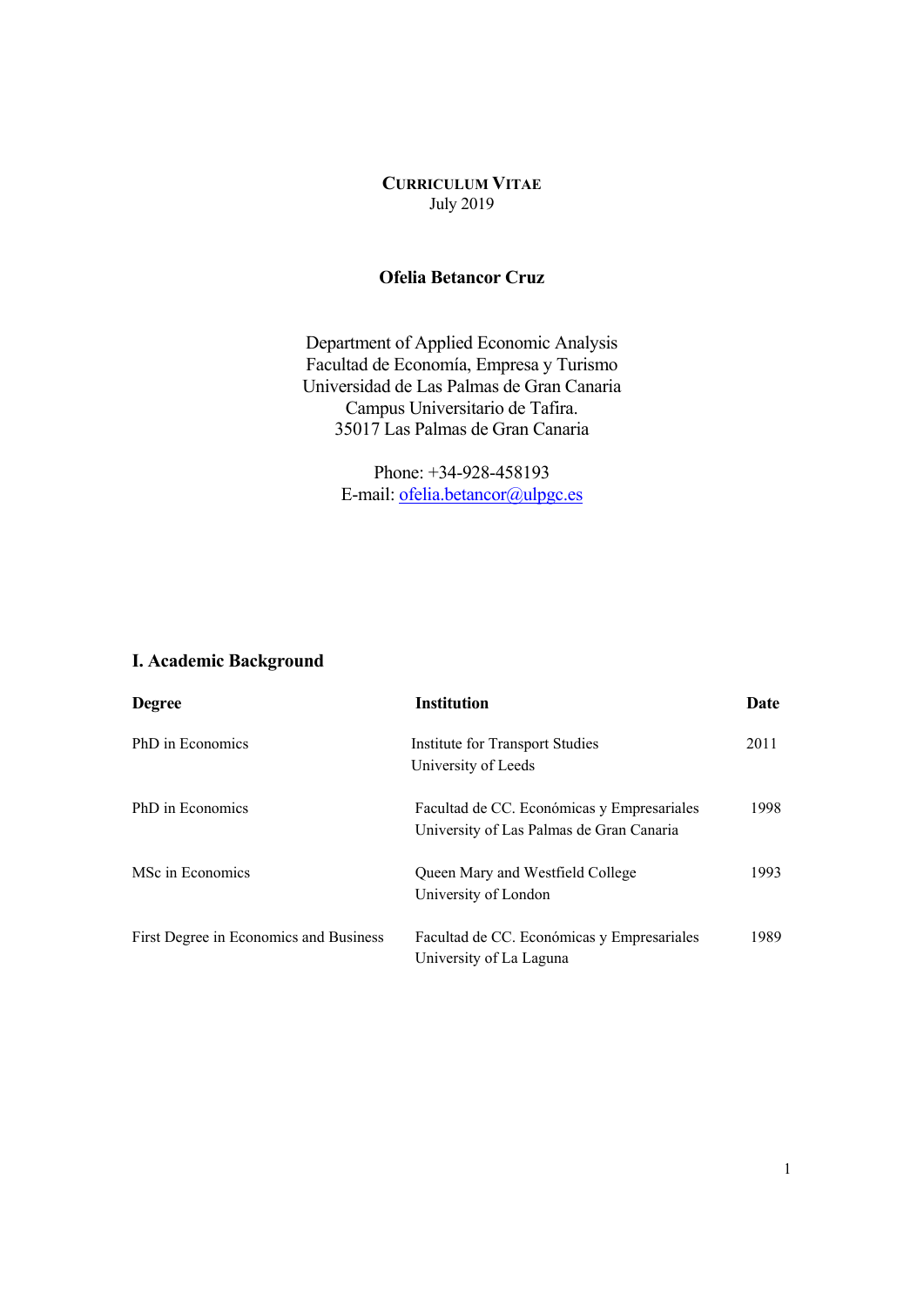## **II. Current Position**

| <b>Position</b>                                     | <b>Institution</b>                                                                                         |
|-----------------------------------------------------|------------------------------------------------------------------------------------------------------------|
| Associate Professor                                 | Department of Applied Economics<br>University of Las Palmas de Gran Canaria                                |
| Researcher of the Infrastructure and Transport Area | Fundación de Estudios de Economía Aplicada                                                                 |
| Member of Research Group                            | Economics of Infrastructure and<br>Transport<br>Research Group<br>University of Las Palmas de Gran Canaria |
| Head of the Department                              | Departamento de Análisis Económico Aplicado<br>Universidad de Las Palmas de Gran Canaria                   |

## **III. Research Fields**

- Transport Economics.
- Economic Evaluation of Projects.

## **IV. Participation in R&D Projects**

**2018-2021.** Participation in project "Improving the measurement of the indirect effects of investment projects: specifying and calibrating EIA methods to maximise compatibility with CBA (C-BRIDGE)"**.** EIBURS programme. European Investment Bank.

**2017-2019**. Participation in project **"**Evaluación socioeconómica del impacto de la nueva era digital sobre el turismo y el transporte aéreo (DIGITTA). Ministerio de Economía y Competitividad. ECO2016-80268-R. Leader: ULPGC.

**2016-2017**. Participation in project "Methodological note in support of integration operations programming". Inter-American Development Bank.

**2015-2018**. Vice-Chair COST Action TU1408: Air Transport and Regional Development (ATARD). COST European Cooperation for Science and Technology.

**2014-2015**. Participation in project "Support to the preparation of a National Tourism Program for Barbados". Inter-American Development Bank.

**2013-2015.** Coordination of Project: **"**Evaluación de políticas en mercados en infraestructuras aéreas- EVA-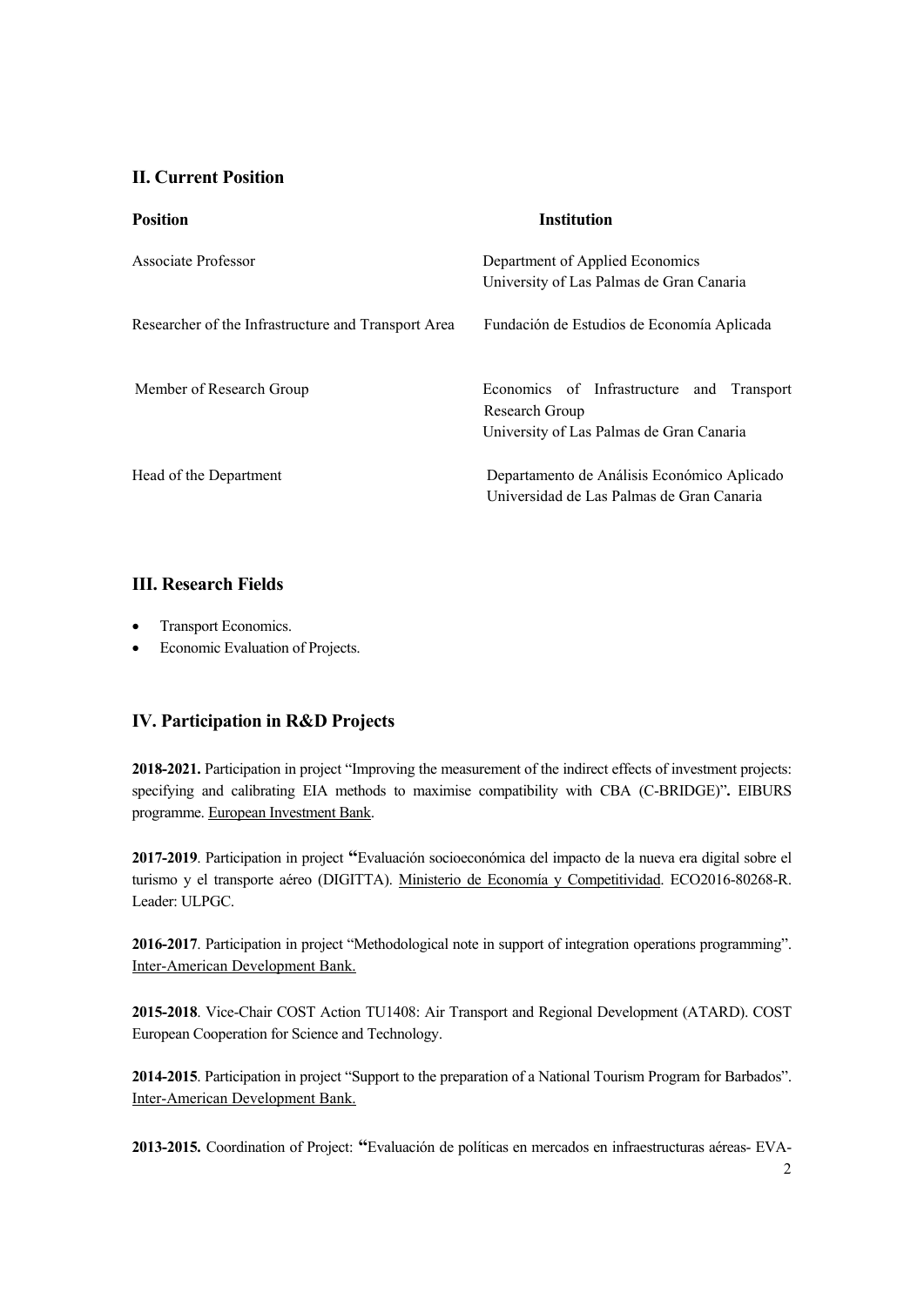AIR". Subprograma de proyectos de investigación fundamental no orientada. Convocatoria 2012. Ministerio de Economía y Competitividad. ECO2012-39277. Leader: ULPGC.

**2012-2014.** Participation in project: "Impact of Transport Infrastructure on International Competitiveness of Europe (I-C-EU)". FP7-TPT-2012-RTD-1. European Commission. Leader: TM Leuven.

**2012.** Participation in project: "Caribbean Regional Strategy on Freight Logistics, Maritime Transport and Trade Facilitation. RG-T1458. Inter-American Development Bank. Leader: IDOM

**2009-2011**. Coordination of project AERO-AVE (Integración del transporte aéreo y la alta velocidad ferroviaria: impactos sobre accesibilidad y medio ambiente). Plan Nacional e Investigación Científica, Desarrollo e Innovación Tecnológica 2008-2011. Ministerio de Ciencia e innovación. Leader: FEDEA.

**2008-2011**. Participation in project "Evaluación socioeconómica y financiera de proyectos de transporte". Ministerio de Fomento (Convocatoria CEDEX 2007 de ayudas a proyectos de I+D+i en infraestructuras y transporte, en el marco del Plan Nacional de I+D+i 2004-2007 al amparo de los objetivos establecidos en el PEIT 2005-2020. (BOE nº 91 16-abril-2007). Leader: ULPGC.

**2006-2008**. Participation in project DIFFERENT (Differentiation of charges and tolls). European Commission. Leader: Napier University.

**2006**. Participation in project "Manual de Evaluación Económica de Proyectos de Transporte" for the Inter-American Development Bank (IDB). Leader: ULPGC.

**2005-2007**. Participation in project "Análisis y tratamiento de las externalidades en las infraestructuras y servicios de transporte". CICYT. Leader: ULPGC

**2005**. Head of the project "Estudio sobre los puertos canarios y sus hinterlands, las autopistas marítimas y el transporte aéreo en Canarias". CES. Gobierno de Canarias.

**2005**. Participation in project AIRREG (Air Transport Regulations). European Commission. Leader: Oxford University (Transport Studies Unit).

**2004-2005**. Participation in project HEATCO: "Developing Harmonised European Approaches for Transport Costing and project assessment". European Commission. Leader: Sttutgart University.

**2003-2005**. Participation in project: "Análisis de la Movilidad en el Espacio Canarias-Azores-Madeira". Community Initiative INTERREG B 2000-2006. Leader: ULPGC.

**2002-2005**. Participation in project SPECTRUM (Study of Policies Regarding Economic Instruments Complementing Transport Regulation and the Undertaking of Physical Measures). European Commission.

Leader: Institute of Transport Studies, University of Leeds (UK).

**2003-2004**. Head of project: "Un análisis comparativo de algunos enfoques metodológicos para medir la eficiencia en las infraestructuras aeroportuarias". ULPGC Program.

**2000-2002**. Participation in GROWTH Project GRD1-1999-11157 UNITE: "Unification of accounts and marginal costs for transport efficiency". European Commission. Leader: Institute of Transport Studies, University of Leeds (UK).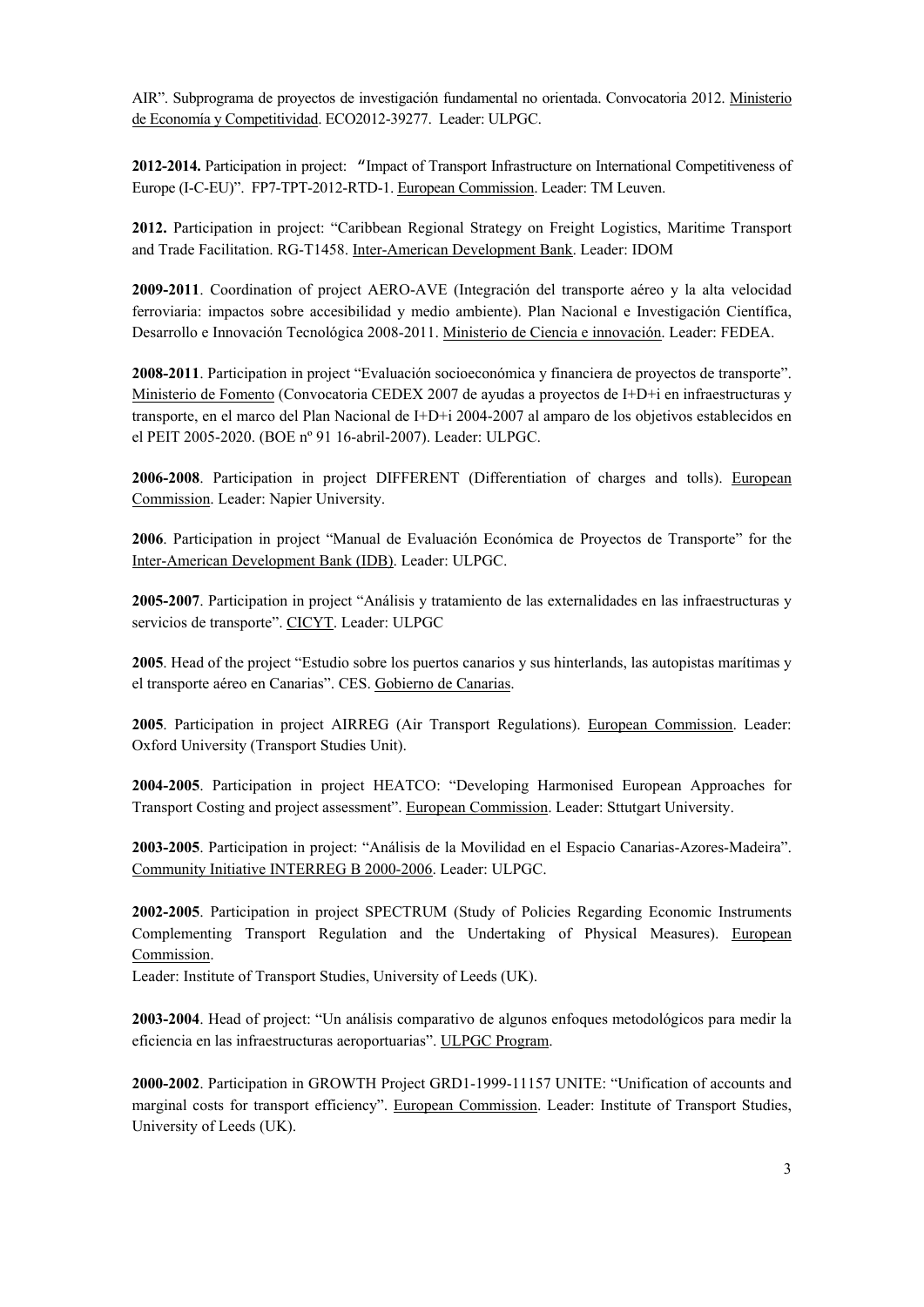**21-26 February, 2000**. Participation in World Bank mission to Bolivia as specialist in air transport.

**10-15 January, 2000**. Participation in World Bank mission to Dominican Republic as specialist in air transport.

**1999-2000**. Responsible of the Transport Area in the project "Gran Canaria Siglo XXI, formulación y selección de estrategias". Cabildo de Gran Canaria.

**1997-1998**. Participation in project "Regulation of transport services and infrastructures". Economic Development Institute (World Bank).

**1997**. Participation in project "Políticas de Transporte para la Economía Canaria y la ZEC". Consejo Económico y Social. Gobierno de Canarias.

**1996-1998**. Participation in Project No: ST 96 - SC 172: "Pricing European Transport Systems (PETS)". Leader: Institute for Transport Studies (University of Leeds, UK).

**1994**. Participation in project "Efectos de la desregulación del transporte aéreo en España". FEDEA (Banco de España).

**1993**. Participation in project "El sector transporte y el grupo INI". Fundación Empresa Pública. Madrid.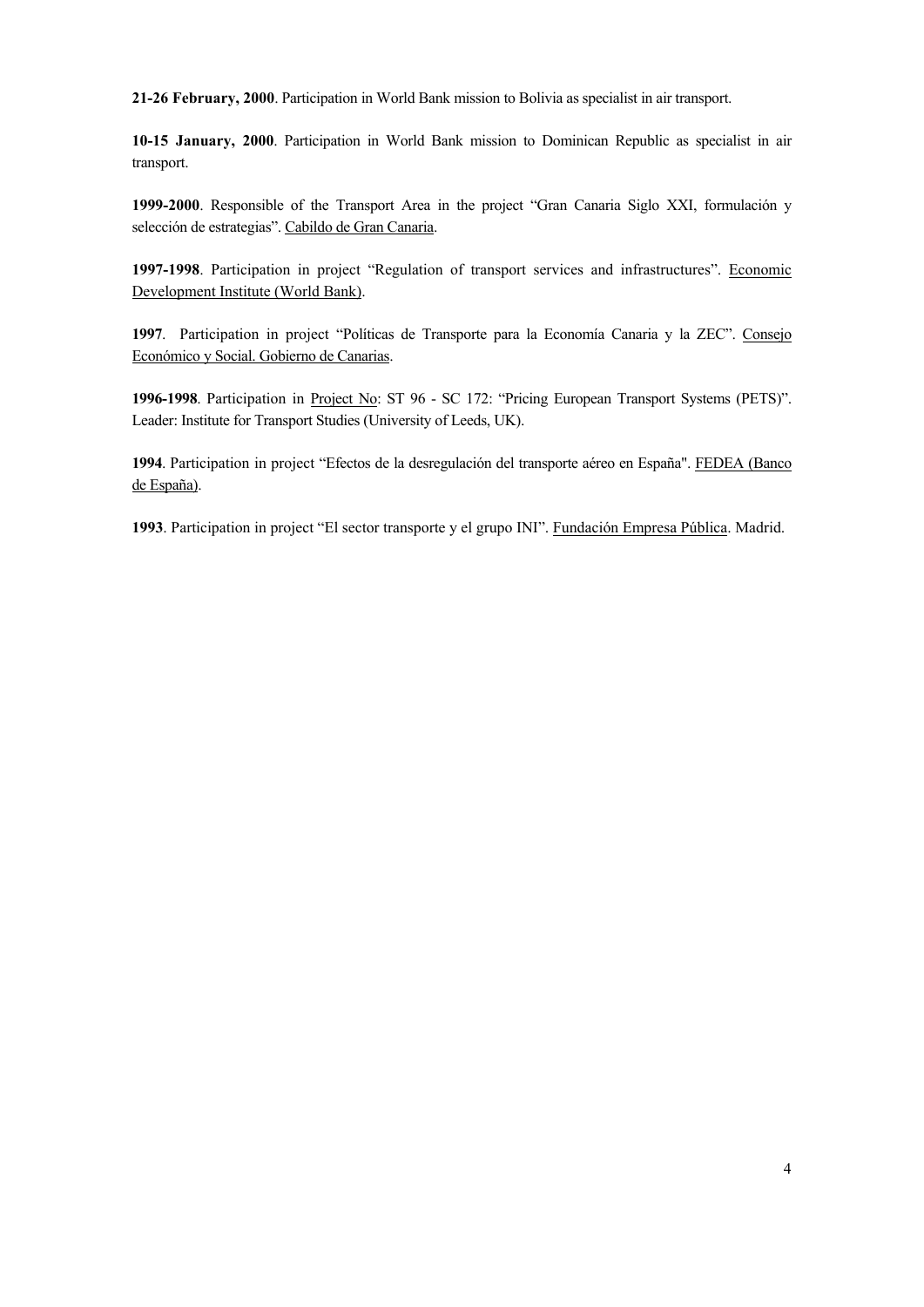## **V. Publications**

- Socorro, M.P. and Betancor, O. (2019). "Air transport subsidies for resident passengers: the unexpected effects on competition", *Research in Transportation Economics*. Forthcoming.
- Graham, A., Adler, N., Betancor, O., Bilotkach, V., Calderón, E.J., Martini, G., Niemeier, H.M. and Antunes, A. (2019). *Air Transport and Regional Development*. Routledge. Forthcoming.
- Campos, J. and Betancor, O. (2019). CBA of air transport projects for regional development, in *Air Transport and Regional Development*, ed. Graham, A., et al. Routledge. Forthcoming.
- Socorro, M.P., Betancor, O. and Myon, L. (2019). Subsidies to promote air transport connectivity when carriers have market power: passenger-based policies versus route-based policies, in *Air Transport and Regional Development*, ed. Graham, A., et al. Routledge. Forthcoming.
- Vasallo, J.M., Ortuño, A. and Betancor, O. (2019). Spanish Transport Accounts, in *Air Transport and Regional Development*, ed. Graham, A., et al. Routledge. Forthcoming.
- Campos, J. y Betancor, O. (2018). Evaluación Socioeconómica de Proyectos de Infraestructura Multinacionales con Efectos sobre la Integración Regional. Proyecto piloto: Modernización del paso fronterizo ingenieros (Guatemala)-Nueva Orizaba (México). Paper prepared for the Inter-American Development Bank.
- Campos, J. y Betancor, O. (2017). Evaluación Socioeconómica de Proyectos de Infraestructura Multinacionales con Efectos sobre la Integración Regional. Proyecto piloto: el túnel de Agua Negra. Paper prepared for the Inter-American Development Bank.
- Campos, J. y Betancor, O. (2017). Evaluación Socioeconómica de Proyectos de Infraestructura Multinacionales con Efectos sobre la Integración Regional. Nota metodológica en apoyo del programa de operaciones de integración del Banco Interamericano de Desarrollo. Paper prepared for the Inter-American Development Bank.
- Vasallo, J.M., Ortuño, A. and Betancor, O. (2017). Las cuentas del transporte en España. Documento de Trabajo de FEDEA.
- Socorro, M.P., Betancor, O. and De Rus, G. (2017). "Feasibility and desirability of airport competition: the role of product substitutability and airlines' nationality". *Journal of Air Transport Management*, 67, 224-231.
- Betancor, O. and Llobet, G. (2017). Financial and social profitability of HSR in Spain. In Evaluating High-Speed Rail: Interdisciplinary Perspectives, eds. Germà Bel and Daniel Albalate. Routledge.
- Betancor, O., Hernández, A. and Socorro, M.P. (2016). "Screening transport projects for the appraisal of wider economic impacts". Mimeo.
- Betancor, O.; Campos, J.; Eugenio, J.L.; Socorro, M.P.; Inchausti, F. (2015). Economic assessment of airlift support policies. Barbados (BA-L1033). Paper prepared for the Inter-American Development Bank.
- Betancor, O. and Espinosa, M.P. (2015). Privatización, competencia y regulación aeroportuaria: experiencia internacional. Documento de Trabajo 2015-03. FEDEA.
- Betancor, O. and Llobet, G. (2015). Contabilidad financiera y social de la alta velocidad en España. Estudios sobre la economía española - 2015/08. FEDEA.
- De Rus, G. and Betancor O. (2015). Airport pricing and investment. In *Handbook of Research Methods*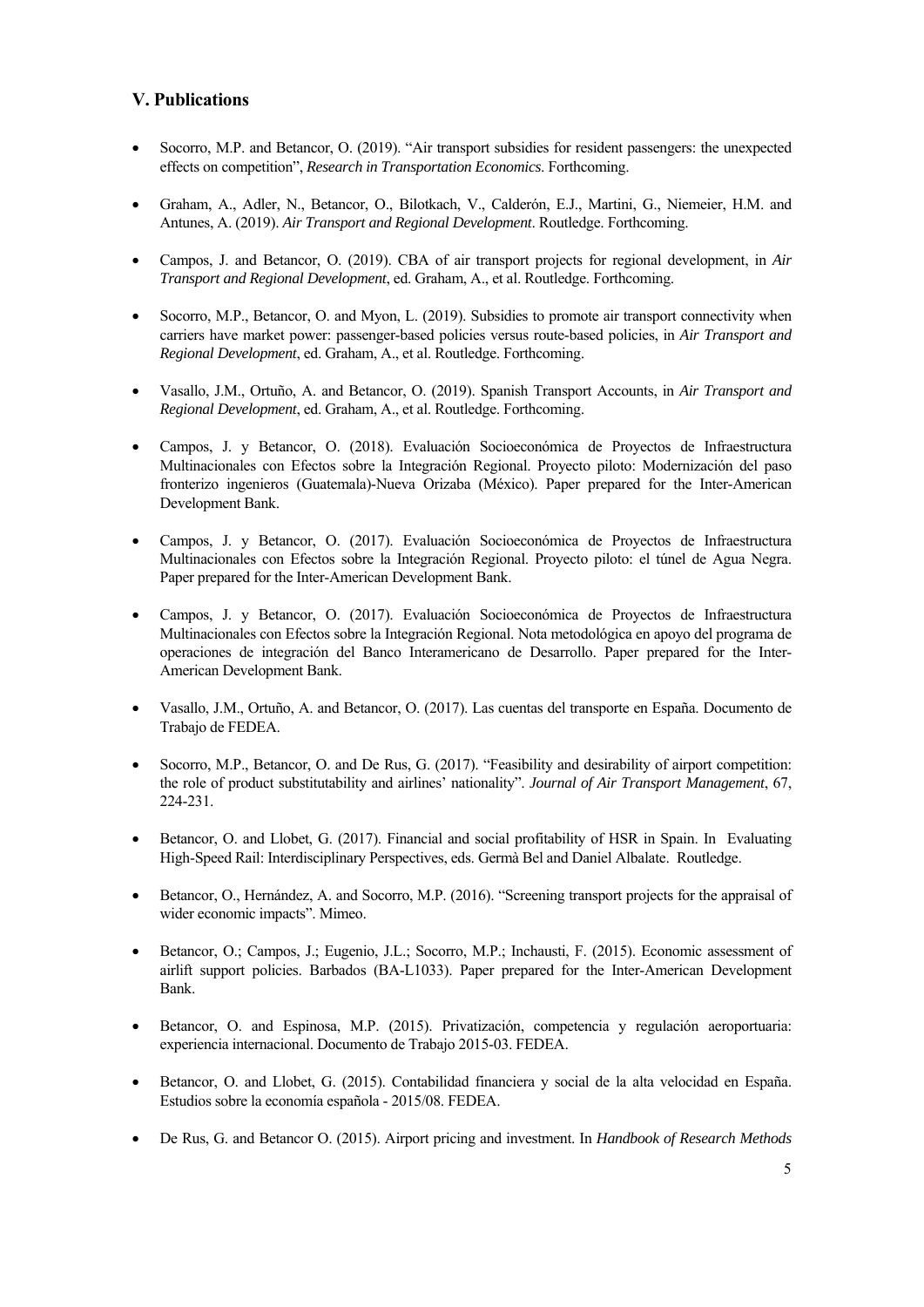*and Applications in Transport Economics*, eds. Chris Nash and Jeremy Toner. Edward Elgar.

- Kiel, J., Betancor, O., Fiedler, R., Hernández, A., Kretschmann, L., and M.P. Socorro, (2014). Analysis of models and their results from transport infrastructure projects. Deliverable 3.2 of the I-C-EU Project. European Commission.
- Betancor, O., Eugenio, J.L., Hernández, A. and M.P. Socorro, (2014). Integration of approaches for project assessment: analysis of particular case studies. Deliverable 2.3 of the I-C-EU Project. European Commission.
- Betancor, O., Hernández, A., Smit, M. and M.P. Socorro, (2013). Overview of indicators of competitiveness and regional growth in relation to transport infrastructure investment. Deliverable 1.3 of the I-C-EU Project. European Commission.
- Betancor, O., Hernández, A. and M.P. Socorro, (2013). Revision of infrastructure project assessment practice in Europe regarding impacts on competitiveness. Deliverable 2.2 of the I-C-EU Project. European Commission.
- Betancor, O., Hernández, A., Socorro, M.P., Fiedler, R., Kretschmann, L., Brümmerstedt, K., Kiel, J., Smith, R., Ubbels, B., De Groot, H., Smit, M., Purwanto, J., Heyndrickx, C., Pawlowska, B., Borkowski, P. and E. Adamowicz, (2013). Database of case studies and screening methodology. Deliverable 2.1 of the I-C-EU Project. European Commission.
- Valido, J., Socorro, P., Hernández, A. and Betancor, O. (2014). "Air transport subsidies for resident passengers when carriers have market power". *Transportation Research Part E*. 70, 388–399.
- Barbot. C., Betancor, O., Socorro, M.P. and Viecens, F. (2014). "Trade-offs between environmental regulation and market competition: airlines, emission trading systems and entry deterrence". *Transport Policy*, 33, 65-72.
- Betancor, O., Gallego, A. and González, M. J. (2013). Cuarto Informe del Observatorio de Transporte Aéreo de FEDEA: Revisando la taxonomía de aeropuertos españoles.
- Betancor, O., Gallego, A. and González, M. J. (2013). Tercer Informe del Observatorio de Transporte Aéreo de FEDEA: las tarifas en el mercado español de transporte aéreo.
- Jiménez, J. and Betancor, O. (2012). "When trains go faster than planes: the strategic reaction of airlines in Spain". *Transport Policy*. Vol 23, 31-41.
- Barbot. C., Betancor, O., Socorro, M.P. and Viecens, F. (2012). "Trade-offs between environmental regulation and market competition: airlines, emission trading systems and entry deterrence". Fedea Working paper 2012-05.
- Valido, J., Socorro, M.P., Hernández, A. and Betancor, O. (2012). "Subsidies for resident passengers in air transport markets". Fedea working paper 2012-10.
- Jiménez, J. and Betancor, O. (2012). "When trains go faster than planes: the strategic reaction of airlines in Spain". Working Paper 672/2012. Fundación de Cajas de Ahorros (FUNCAS). Madrid.
- De Rus, G. and Betancor O. (2012). "Análisis coste-beneficio de proyectos portuarios". Papeles de Economía Española. La economía del transporte marítimo y los puertos. No. 131. Funcas.
- Betancor, O. and Viecens, F. (2012). Segundo Informe del Observatorio de Transporte Aéreo de FEDEA: la competencia en el mercado español de transporte aéreo.
- Betancor, O. and Viecens, F. (2011). Primer Informe del Observatorio de Transporte Aéreo de FEDEA: una taxonomía de aeropuertos españoles.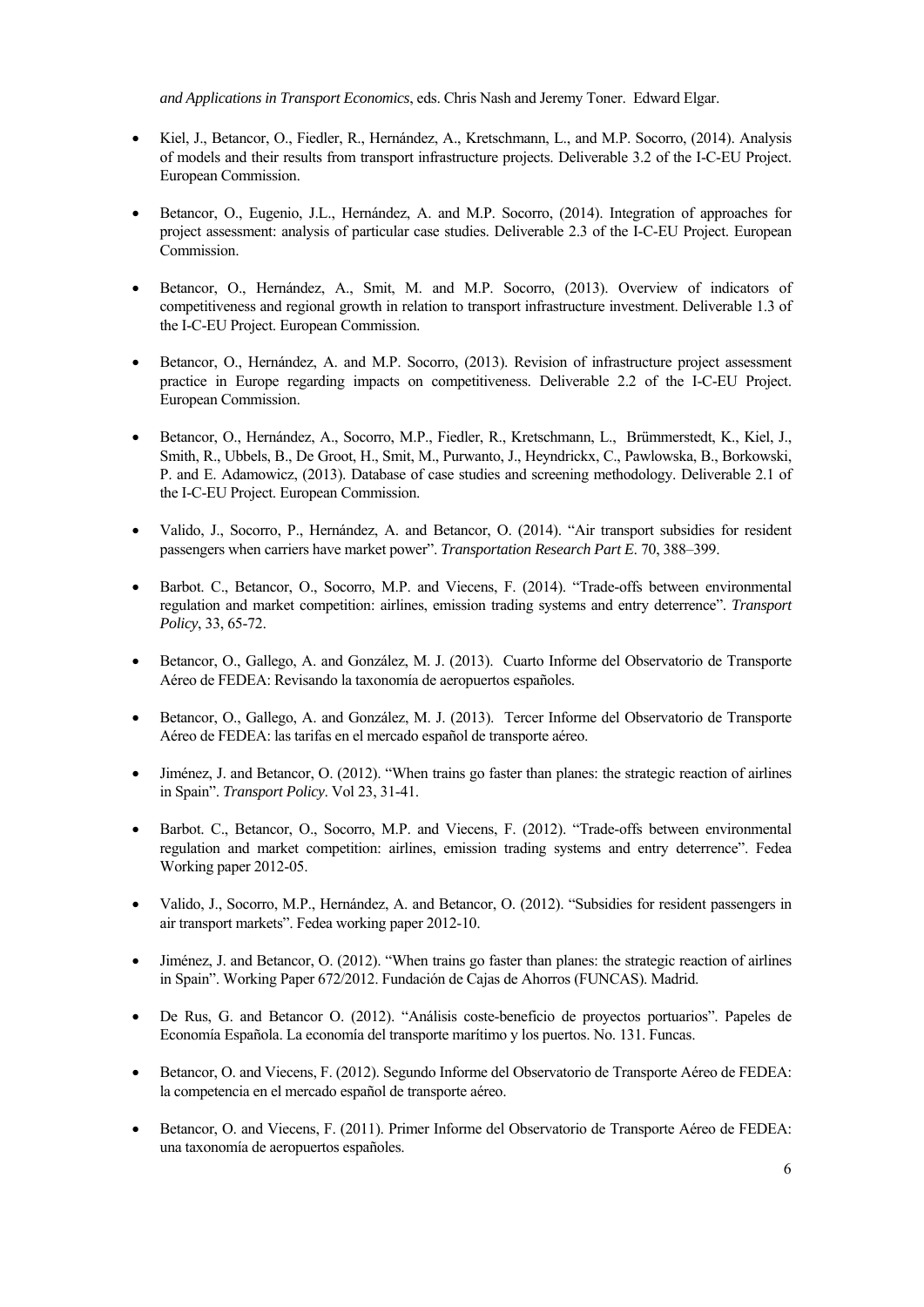- Alonso, A. and Betancor, O. (2011). "Estudio de las posibilidades de implantación de sistemas intermodales: el Caso Málaga". Colección Estudios Económicos 07-2011. FEDEA
- Socorro, M.P. and Betancor, O. (2011). "Optimality of environmental policies in air transport markets and changes in the schedule delay: a theoretical approach". *Transportation Research Part A*. 45, 850– 860.
- Jiménez, J. and Betancor, O. (2011). "High Speed Rail vs. Air Competition in Spain". *Aerlines Magazine*. Issue 49.
- Campos, J. and Betancor, O. (2010). "Problemas en la práctica de la evaluación económica de proyectos de transporte". *Cuadernos Económicos*, 80.
- Betancor, O. (2010). "Las infraestructuras de transporte en Canarias: el papel de la evaluación económica" in *El impacto de la crisis en la economía canaria: claves para el futuro (volumen II)*, ed. Moisés Simancas. Real Sociedad Económica de Amigos del País de Tenerife.
- De Rus, G., Betancor, O., Campos, C., Eugenio, J.L., Socorro, P., Matas, A., Raymond, J.L., González-Savignat, M., Brey, R., Nombela, G. and Benavides, J. (2010). "Evaluación económica de proyectos de transporte". Manual of the project *Evaluación Socioeconómica y Financiera de Proyectos de Transporte*. Ministerio de Fomento. CEDEX.
- De Rus, G., Betancor, O., Campos, C., Eugenio, J.L., Socorro, M.P., Matas, A., Raymond, J.L., González-Savignat, M., Brey, R., Nombela, G. and Benavides, J. (2010). "Economic evaluation of transport projects". Manual of the project *Evaluación Socioeconómica y Financiera de Proyectos de Transporte*. Ministerio de Fomento. CEDEX.
- De Rus, G., Betancor, O., Campos, C., Eugenio, J.L., Socorro, M.P., Matas, A., Raymond, J.L., González-Savignat, M., Brey, R., Nombela, G. and Benavides, J. (2010). "Evaluación socioeconómica de la inversión en alta velocidad ferroviaria: una aplicación al PEIT". Working Paper of the project *Evaluación Socioeconómica y Financiera de Proyectos de Transporte*. Ministerio de Fomento. CEDEX.
- De Rus, G., Betancor, O., Campos, C., Eugenio, J.L., Socorro, M.P., Matas, A., Raymond, J.L., González-Savignat, M., Brey, R., Nombela, G. and Benavides, J. (2010). "Evaluación socioeconómica de la ampliación del aeropuerto de Málaga". Working Paper of the project *Evaluación Socioeconómica y Financiera de Proyectos de Transporte*. Ministerio de Fomento. CEDEX.
- De Rus, G., Betancor, O., Campos, C., Eugenio, J.L., Socorro, M.P., Matas, A., Raymond, J.L., González-Savignat, M., Brey, R., Nombela, G. and Benavides, J. (2010). "Evaluación socioeconómica de la ampliación del Puerto de Sagunto: construcción de la Dársena 2". Working Paper of the project *Evaluación Socioeconómica y Financiera de Proyectos de Transporte*. Ministerio de Fomento. CEDEX.
- De Rus, G., Betancor, O., Campos, C., Eugenio, J.L., Socorro, M.P., Matas, A., Raymond, J.L., González-Savignat, M., Brey, R., Nombela, G. and Benavides, J. (2010). "Evaluación socioeconómica de la inversión en carreteras: actuaciones en la autovía Mudéjar". Working Paper of the project *Evaluación Socioeconómica y Financiera de Proyectos de Transporte*. Ministerio de Fomento. CEDEX.
- De Rus, G., Betancor, O., Campos, C., Eugenio, J.L., Socorro, M.P., Matas, A., Raymond, J.L., González-Savignat, M., Brey, R., Nombela, G. and Benavides, J. (2010). "Evaluación socioeconómica de la inversión en carreteras: la implantación de carriles bus en la autovía A42". Working Paper of the project *Evaluación Socioeconómica y Financiera de Proyectos de Transporte*. Ministerio de Fomento. CEDEX.
- Betancor, O and Valido, J. (2009). "Manuales y procedimientos para la evaluación de proyectos de transporte". Documento de trabajo desarrollado en el proyecto Evaluación Socioeconómica y Financiera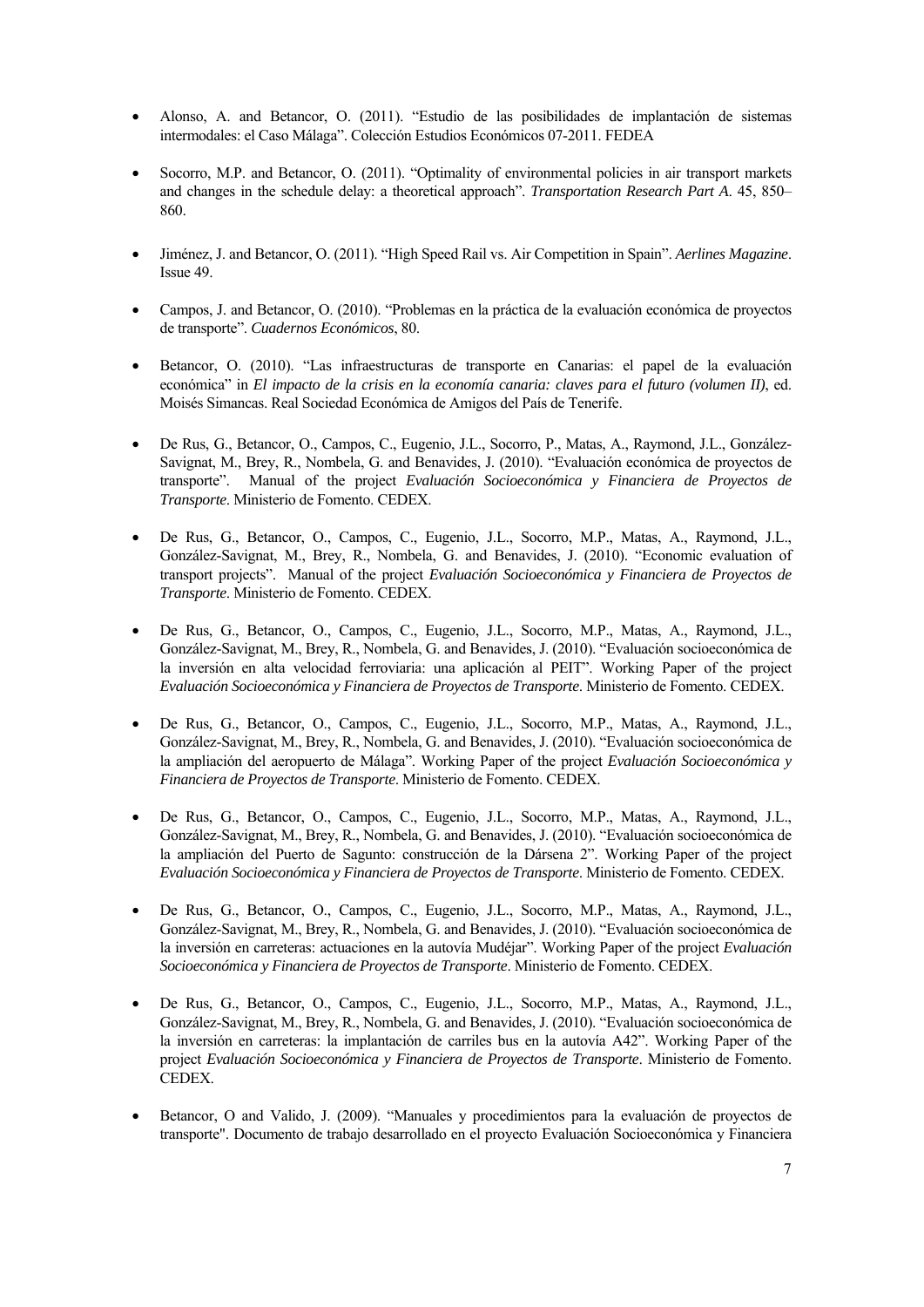de Proyectos de Transporte. Ministerio de Fomento. CEDEX.

- Betancor, O, Moral, E. and Campos, J. (2009). "Estimación de los costes del productor y del usuario en la evaluación de proyectos de transporte". Documento de trabajo desarrollado en el proyecto Evaluación Socioeconómica y Financiera de Proyectos de Transporte. Ministerio de Fomento. CEDEX. 2009. Available in English.
- Betancor, O., Jiménez, J.L. and Socorro, M.P. (2010). "The cost of peak-load demand: an application to Gran Canaria airport", *Journal of Air Transport Management*, Vol. 16, 2, 59-64.
- Socorro, M.P. and Betancor, O. (2010). "The welfare effects of the allocation of airlines to different terminals", *Transportation Research Part E*, Vol. 46, 2, 236-248.
- Betancor, O., and Socorro, M.P. (2009). "Internalización de los costes externos del transporte", *Papeles de Economía*. *Economía y cambio climático*. 121. Madrid.
- Roman, C., Martin, J.C., Betancor, O., Espino, R. and Nombela, G.. (2008) Analyzing Mobility in Peripheral Regions of the European Union: The Case of Canarias-Madeira-Azores. In: Networks and Spatial Economics. 8, 2, 141-160.
- Betancor, O. (2008). "Aeropuertos españoles en la senda del cambio", España 2007. *Un balance. Economistas*. Colegio de Economistas de Madrid.
- Betancor, O. and Martín, J.C. (2007). "Los costes del ruido en el aeropuerto de Madrid Barajas" in *Las redes de transporte desde un enfoque multidisciplinar*, edited by J.C. Martín, A. Reggiani and P. Rietveld. Thomson-Civitas. Madrid.
- Socorro, M.P. and Betancor, O. (2007). "Optimal environmental policy in transport: unintended effects on consumers' generalized price". Working Paper 308/2007. Fundación de Cajas de Ahorros (FUNCAS). Madrid.
- De Rus, G., Betancor, O. and Campos J. (2006). "Manual de Evaluación Económica de Proyectos de Transporte". *Inter-American Development Bank (IDB)*.
- Betancor, O., Socorro, M.P., Jiménez, J.L., Pels, E., Behrens, C., Wieland, B., Evangelinos, C. and Bozicnik, S. (2007). Final results and recommendations for differentiated charges at airports. Deliverable 5.2 of the DIFFERENT Project. European Commission.
- Betancor, O., and Socorro, M.P. (2006). "El futuro de los aeropuertos en España". *Infraestructuras de Transporte: la perspectiva de los economistas*. Colegio de Economistas de Madrid. Pp.6-12.(2006).
- Martin, J.C. and Betancor, O. (2006). "Evaluating different pricing policies on social welfare: an application to Madrid Barajas". *European Transport\Trasporti Europei* n. 32: 114-135.
- Betancor, O., Macario, R., Carmona, M. and Nash C. (2005). *Operating Costs* in "Measuring the Marginal Social Cost of Transport", edited by C. Nash and B. Matthews. Elsevier.
- Holvad, T., Hanly, M., Preston, J., Betancor, O., Campos, J., Van Elburg, J., Bauer, M. and Mendes de Leon, P. (2005). "Functioning of the Internal Market for Air Transport" AIRREG – AIR transport REGulations. Final Report. *European Commission, DG Transport*.
- Nombela, G., De Rus, G. and Betancor, O. (2004). "Internalizing Airport Congestion". *Utilities Policy*, 12, 2004, pp.323-331.
- Betancor, O. (2004). "Desarrollos del transporte aéreo al comienzo del nuevo milenio", *Mediterráneo Económico*, 5. Instituto Cajamar. Almería.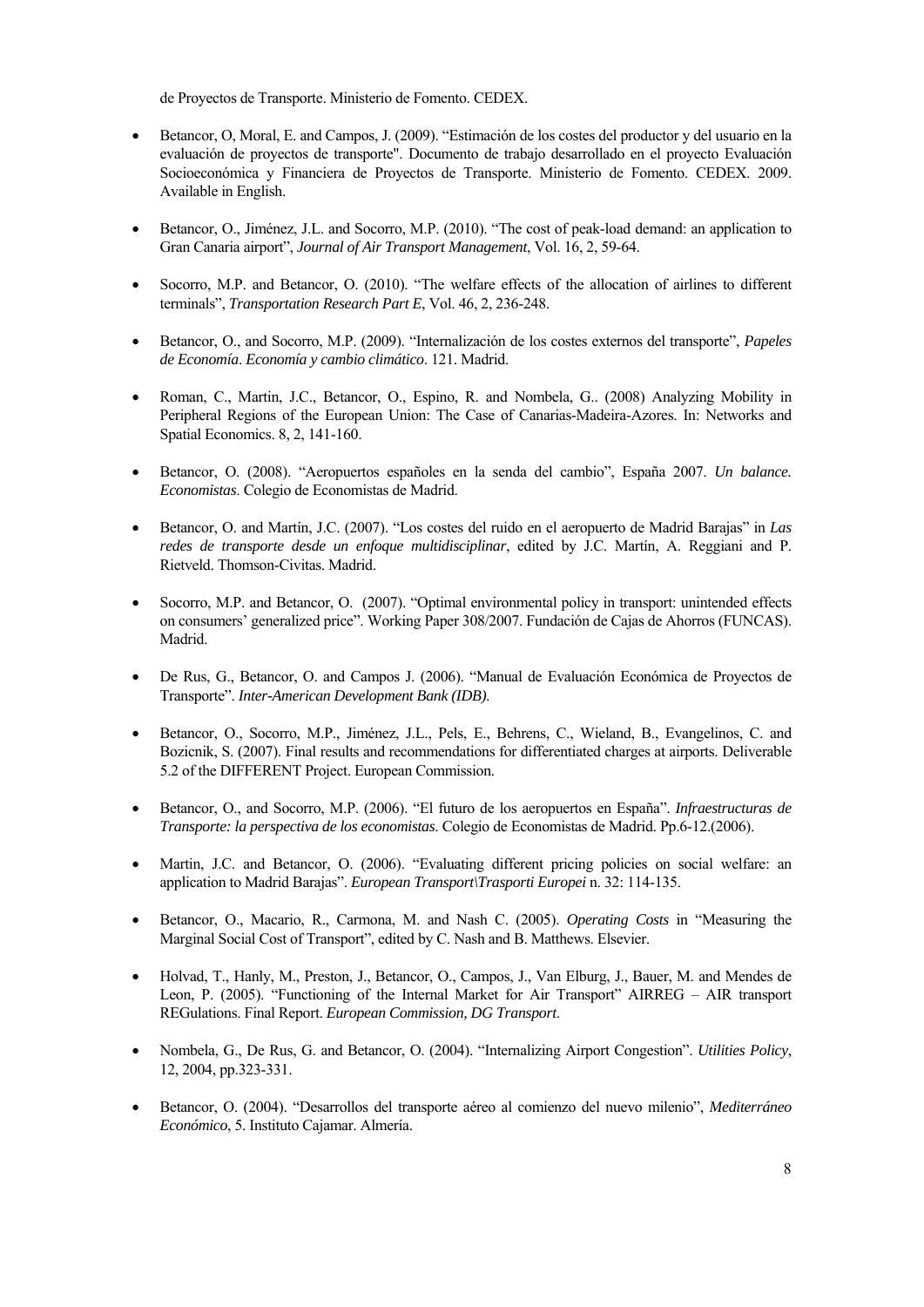- Martín, J.C., Betancor, O., Preston, J. Holvad, T., Nash, C., Johnson, D., Meersman, H., Pauwels, T., Van de Voorde, E., Vanelslander, T., Bokor, Z., Kővári, B., Mészáros, F., and P. Rónai (2004). Review of Specific Inter-urban Measures. Deliverable 3. SPECTRUM Project. European Commission.
- Betancor, O. and Rendeiro, R. (2003). *Aeropuertos*, in "Privatización y regulación de infraestructuras de transporte: una guía para reguladores", edited by Antonio Estache and Ginés de Rus. World Bank. Editorial Alfaomega.
- Betancor, O. and Nombela, G. (2002). "Mohring Effects for Air Transport". Annex from *Deliverable 7, Transport User Costs and Benefits*. UNITE project. European Commission, DG TREN.
- Nombela, G., De Rus, G. and Betancor, O. (2002). "Evaluation of Congestion Costs for Madrid Airport (1997-2000)". Annex from *Deliverable 7, Transport User Cost and Benefits*. UNITE project. European Commission, DG TREN.
- Betancor, O. and Nombela, G. (2002). "The Transport Pilot Account for Spain". Annex from *Deliverable 8*. UNITE project. European Commission, DG TREN.
- "Gran Canaria Siglo XXI. Transporte e Infraestructuras", (2001). Plan Estratégico y Social de Gran Canaria. Cabildo de Gran Canaria. With Mª Luz Alonso, Raquel Espino, Marianela González, Marta Jacob, Juan Carlos Martín, Concepción Román and Roberto Rendeiro.
- Betancor, O. and Nombela, G. (2001). "European Airlines Marginal Costs". Annex from *Deliverable 6, Supplier Operating Costs*. UNITE project. European Commission, DG TREN.
- Betancor, O. and Campos, J. (2000). "The First Decade of the European Air Transport Deregulation: An Empirical Note". *Public Works Management and Policy*. Vol. 5, no.2, 135-146.
- Betancor, O. and Strong, J. (2000). "Privatization and Regulatory Experience of the Air Transport Sector in Dominican Republic". Background Paper for the World Bank.
- Betancor, O. and Strong, J. (2000). "Privatization and Regulatory Experience of the Air Transport Sector in Bolivia". Background Paper for the World Bank.
- Betancor, O. and Rendeiro, R. (2000). "Regulating Privatized Infrastructures and Airport Services", *Privatization and Regulation of Transport Infrastructures: Guidelines for Policymakers and Regulators* edited by Antonio Estache and Ginés de Rus. World Bank Institute.
- Betancor, O. and Trujillo, L. (2000). "Privatización de infraestructuras: puertos y aeropuertos". *España 1999. Un balance. Economistas*. Colegio de Economistas de Madrid.
- Betancor, O. and Jorge-Calderón, J.D. (1999). "El transporte aéreo en Europa: balance de las tendencias en el sector tras la liberalización". *Papeles de Economía Española.* 82. Madrid.
- Betancor, O. and Rendeiro, R. (1999). "Regulating Privatized Infrastructures and Airport Services". Working Paper 2180. World Bank.
- Betancor, O. and Rendeiro, R. (1999). "Modelos de propiedad y gestión de aeropuertos: el caso español". *España 1998. Un balance. Economistas.* Colegio de Economistas de Madrid.
- Betancor, O. (1999). "Seguridad y tarifas aéreas: una aplicación empírica", *XX Aniversario Facultad de Ciencias Económicas y Empresariales*.
- Betancor, O., Campos, J., de Rus, G. and Tovar, B. (1997). "Deregulation and Pricing". *Deliverable 3, Pricing European Transport Systems*. DGVII. European Commission.
- Betancor, O. and Jorge-Calderón, J.D. (1996). "A note on fares in regulated and deregulated airline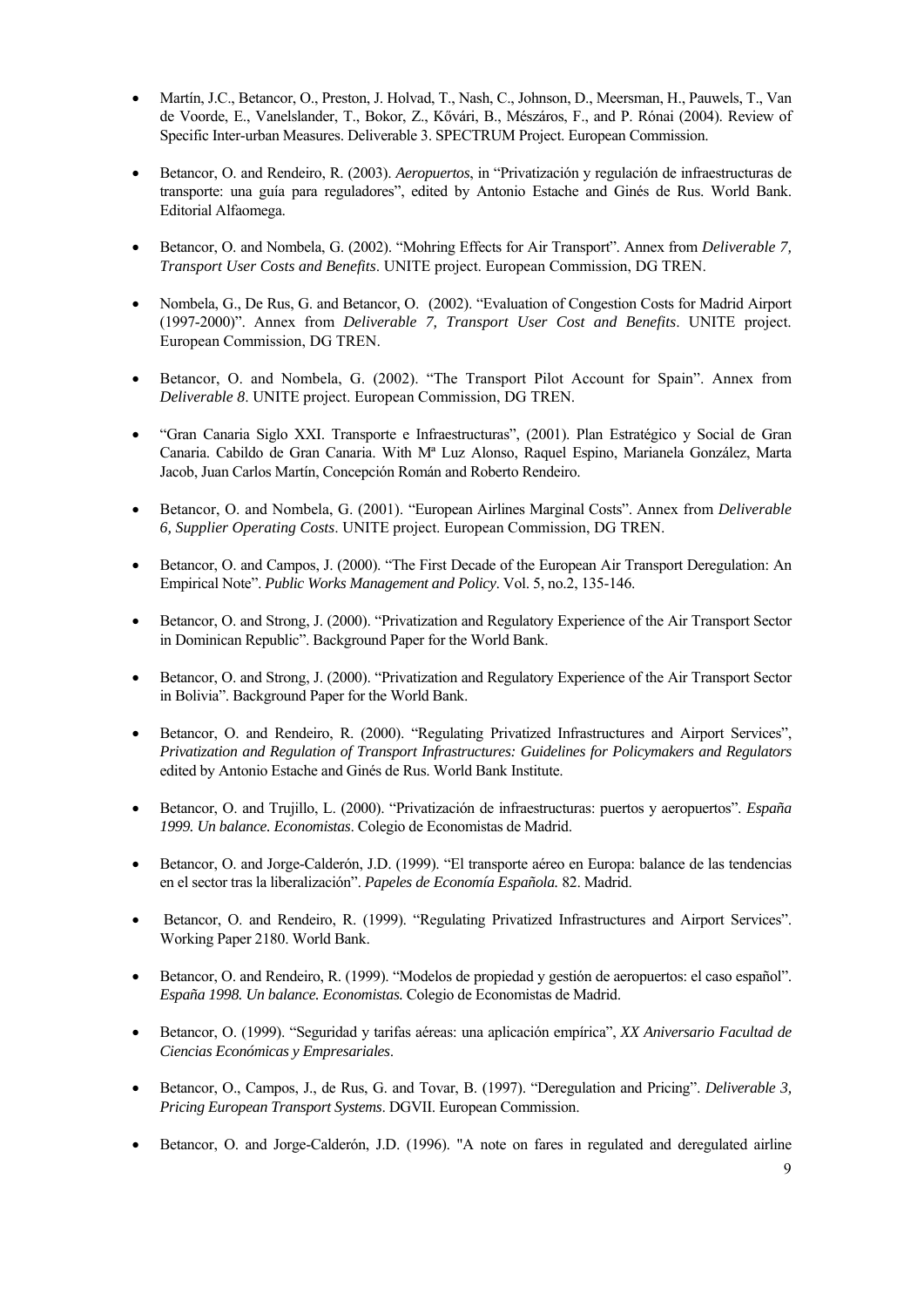markets: A comparison of Spain and the UK". *Transport Policy*, Vol. 2, Nº 4.

- Betancor, O. and Jorge-Calderón, J.D. (1996). "Efectos de la desregulación del transporte aéreo en España", *La Regulación de los Transportes en España.* FEDEA. Civitas. Madrid.
- Betancor, O. and Jorge-Calderón, J.D. (1995). "Iberia y el sector de transporte aéreo español durante 1994. Perspectivas para el futuro". *España 1994. Un balance. Economistas.* Colegio de Economistas de Madrid.
- Betancor, O. (1992). "El sector transporte y el grupo INI". Working Paper 9201. Fundación Empresa Pública. Madrid.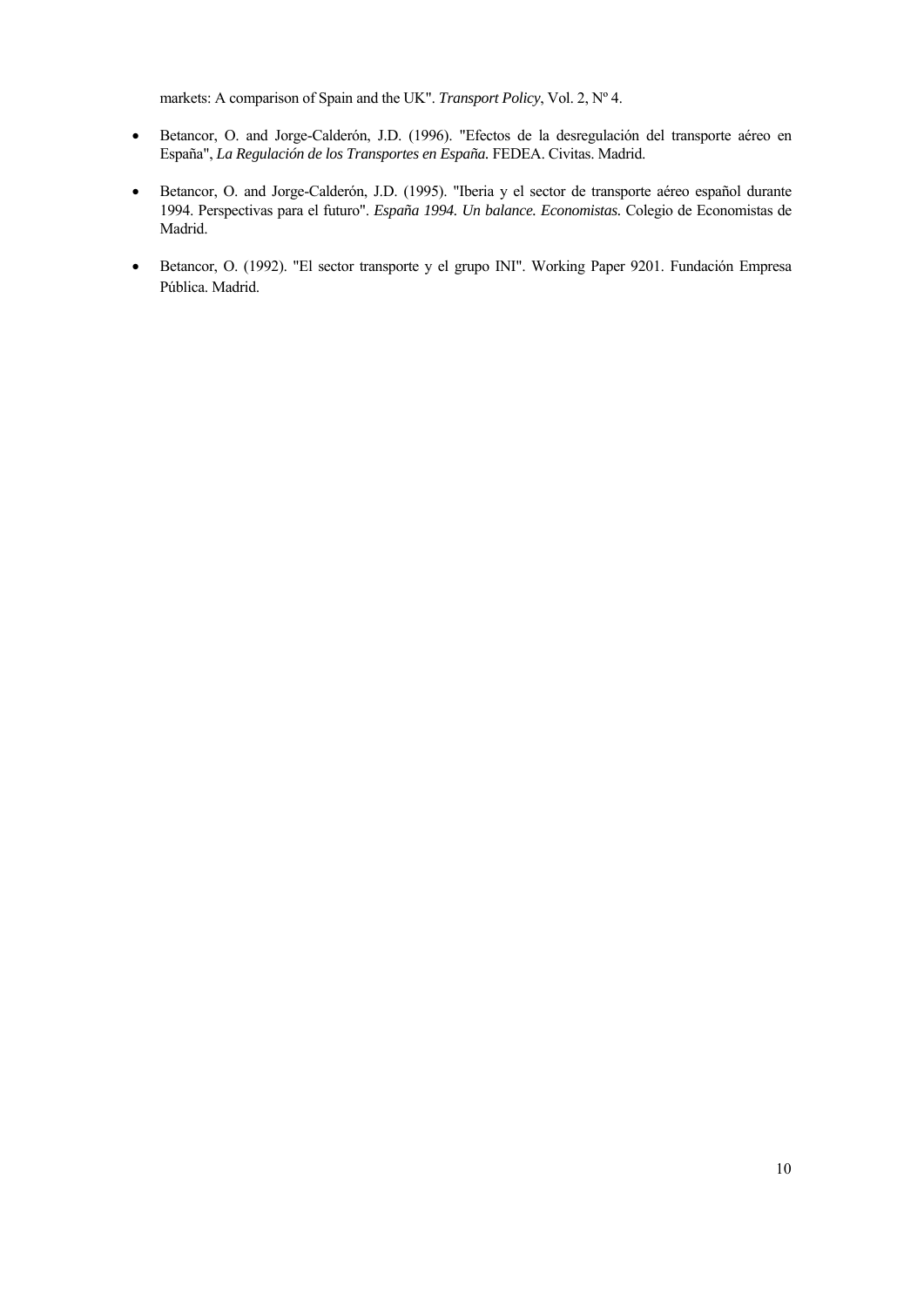#### **VI. Participation in Congresses/workshops**

Socorro, P. and Betancor O. Subsidies to promote air transport connectivity when carriers have market power: passenger-based policies versus route-based policies. Final Conference of COST Action on the Relationship between Air Transport and Regional Development (ATARD). 18-19 March 2019.

Vasallo, J.M., Ortuño, A. and Betancor, O. Spanish Transport Accounts. COST Workshop on the Relationship between Air Transport and Regional Development (ATARD). Dublin City University. 15 November 2017.

Betancor, O., Socorro, M.P., Calderón, E. And Marmolejo, C. Assessing airport development policies: some examples from Spain. 4th COST Workshop on the Relationship between Air Transport and Regional Development. 16 November 2016, Amsterdam.

Socorro, M.P., de Rus, G. and Betancor, O. Airports' market power versus airlines' competition: the role of product substitutability. 1st COST Workshop on the Relationship between Air Transport and Regional Development. 3-4 June 2015, Amsterdam.

"Contabilidad financiera y social de la alta velocidad en España". Ofelia Betancor y Gerard Llobet. Seminario FEDEA "Economía de las Infraestructuras de Transporte". Madrid, 17 December 2014

"Regulación y competencia aeroportuaria: experiencia internacional". Ofelia Betancor y Mª Paz Espinosa. Seminario FEDEA "Economía de las Infraestructuras de Transporte" Madrid, 17 December de 2014.

"Impacts of infrastructure projects on competitiveness", with Jan Kiel, Barry Ubbels, Joko Purwanto, Christophe Heyndrickx, Ofelia Betancor, Pilar Socorro, Aday Hernández, Martijn Smit, Barbara Pawlowska, Ralf Fiedler. *Transport Research Arena*, 14-17 April 2014. Paris (France).

"Subsidies for resident passengers in air transport markets", with Jorge Valido, Pilar Socorro and Aday Hernández. *Workshop prior to the European Aviation Conference, University of St. Gallen*. 13th November 2013.

"The role of wider economic impacts in the assessment of transport infrastructure investments in Europe", with Aday Hernández and Pilar Socorro, IATA workshop on The Effects of Air Transport on the Economy -*How can we evaluate them?* 11-12 November 2013, Geneva (Switzerland).

"Subsidies for resident passengers in air transport markets", with Jorge Valido, Pilar Socorro and Aday Hernández. 13<sup>th</sup> *World Conference on Transport Research (WCTR). 15-18 July 2013. Rio de Janeiro (Brazil).* 

"Trade-offs between environmental regulation and market competition: airlines, emission trading systems and entry deterrence", with Cristina Barbot, Pilar Socorro and Fernanda Viecens. 13<sup>th</sup> World Conference on *Transport Research (WCTR). 15-18 July 2013.* Rio de Janeiro (Brazil).

"Trade-offs between environmental regulation and market competition: airlines, emission trading systems and entry deterrence", with Cristina Barbot, Pilar Socorro and Fernanda Viecens. *III Workshop on Transport Economics Economic analysis of transport and the environment*. Barcelona (Spain), 27 May 2013.

"Optimality of environmental policies in air transport markets and changes in the schedule delay: a theoretical approach", with Pilar Socorro. 19<sup>th</sup> International Symposium on Transportation and Traffic Theory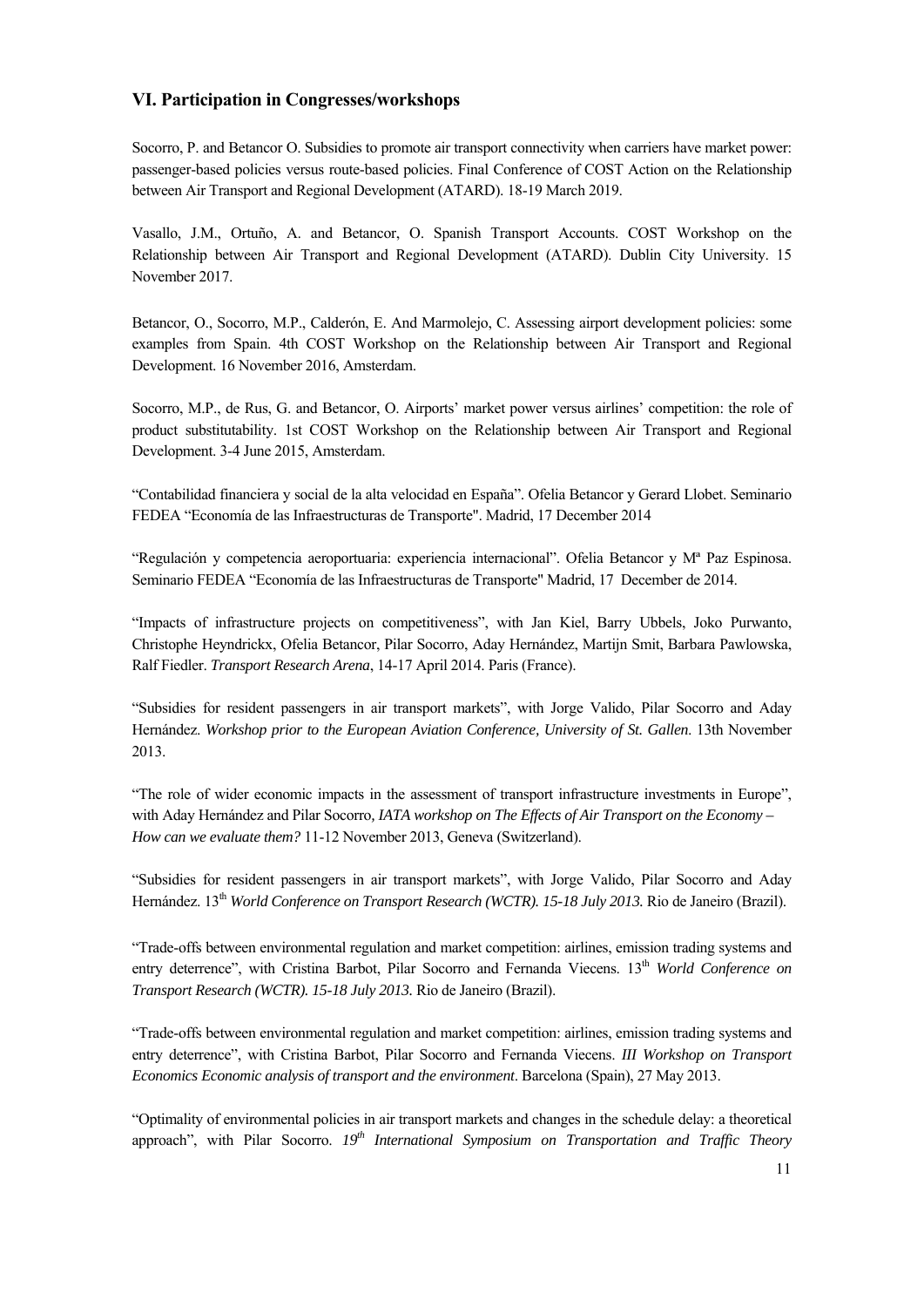*(ISTTT).*18-20 July 2011. Berkeley (USA).

"Optimality of environmental policies in air transport markets and changes in the schedule delay: a theoretical approach", with Pilar Socorro. *IDEAS 20 years*. 11<sup>th</sup> June 2011. Barcelona (Spain).

"When trains go faster than planes: the strategic reaction of airlines in Spain", with Juan Luis Jiménez. *51st European Congress of the Regional Science Association International and 37th Spanish Regional Science Association Conference*. 30 August - 3 September 2011. Barcelona (Spain).

"Subsidies to air transport passengers: efficiency of the European policy practice", with María Cabrera. 7*th International Forum on Air Transport in Remoter Regions*. 5-7 April 2011. Newquay (United Kingdom).

"Optimal environmental policy in air transport markets", with Pilar Socorro. *GARS TU Dresden Workshop: Airports and the environment. How to balance economic and environmental concerns*. 23-24 November 2010. Dresden (Germany).

"Air transport and high speed rail: assessment of cooperation and competition strategies under a cost benefit approach", with Agustín Alonso. *European Transport Conference*. 11-13 October 2010. Glasgow (United Kingdom).

"Optimal environmental policy in air transport markets", with Pilar Socorro. *12th World Conference on Transport Research (WCTR)*. 11-15 July 2010. Lisbon (Portugal).

"When trains go faster than planes: the strategic reaction of airlines in Spain", with Juan Luis Jiménez. *14th Air Transport Research Society (ATRS)*. 6-9 July 2010. Porto (Portugal).

"Air transport and high speed rail: assessment of cooperation and competition strategies under a cost benefit approach", with Agustín Alonso. *14<sup>th</sup> Air Transport Research Society (ATRS)*. 6-9 July 2010. Porto (Portugal).

"Subsidies to air transport passengers: efficiency of the European policy practice", with María Cabrera. *14th Air Transport Research Society (ATRS)*. 6-9 July 2010. Porto (Portugal).

"Air transport and high speed rail: assessment of cooperation and competition strategies under a cost benefit approach", with Agustín Alonso. *2010 German Aviation Research Society (GARS) Junior Researchers' Workshop at the VU University Amsterdam*. 1-3 July 2010. Amsterdam (Netherlands).

"Subsidies to air transport passengers: efficiency of the European policy practice", with María Cabrera. *2010 German Aviation Research Society (GARS) Junior Researchers' Workshop at the VU University Amsterdam*. 1-3 July 2010. Amsterdam (Netherlands).

"Welfare effects of the allocation of airlines in different terminals", with Pilar Socorro. *1st Madrid Workshop*  on Transport Economics. 10<sup>th</sup> October, 2008. Madrid.

"Welfare effects of the allocation of airlines in different terminals", with Pilar Socorro. *35 Conference of the European Association for Research in Industrial Economics.*  $4-6<sup>th</sup>$  September 2008. Toulouse (France).

"The costs of a peak load demand: an application to Gran Canaria Airport", with Juan Luis Jiménez and Pilar Socorro. *12th Air Transport Research Society World Conference*. 6-10<sup>th</sup> July 2008. Athens (Greece).

"The costs of a peak load demand: an application to Gran Canaria Airport", with Juan Luis Jiménez and Pilar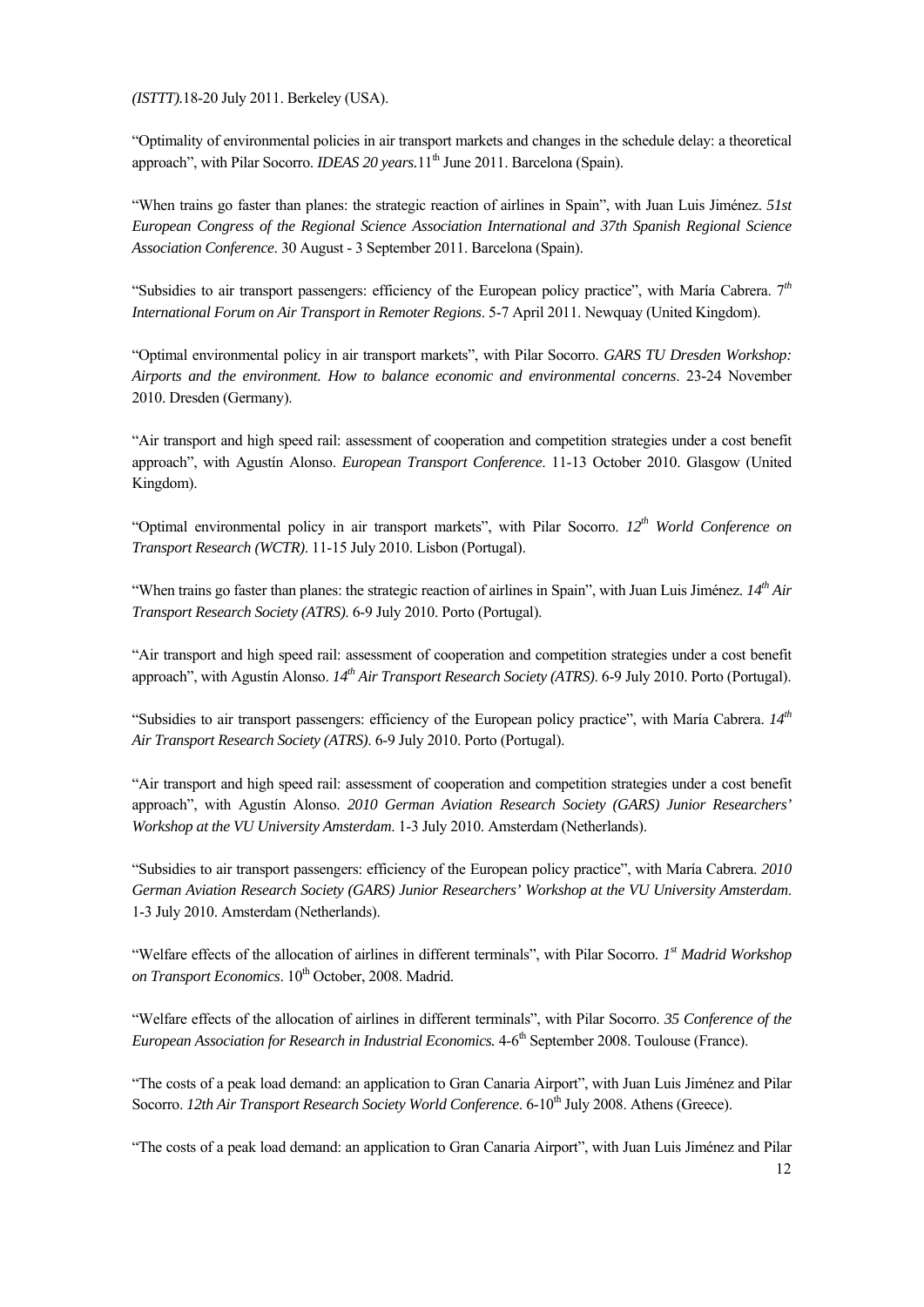Socorro. *XI Encuentro de Economía Aplicada*. 5-7<sup>th</sup> June 2008. Salamanca (Spain).

"The costs of a peak load demand: an application to Gran Canaria Airport", with Juan Luis Jiménez and Pilar Socorro. *Competition and Regulatory Policy Workshop*. Fundación Rafael del Pino. April 2008. Madrid. (poster).

"The costs of the no differentiation: an application to Gran Canaria Airport pricing policy", with Juan Luis Jiménez and Pilar Socorro. *Competition and Regulatory Policy Workshop*. University of Las Palmas de Gran Canaria. 25-26<sup>th</sup> January 2008. Las Palmas de Gran Canaria.

"Welfare effects of the allocation of airlines in different terminals", with Pilar Socorro. *Competition and Regulatory Policy Workshop*. University of Las Palmas de Gran Canaria. 25-26<sup>th</sup> January 2008. Las Palmas de Gran Canaria.

"Pricing and user behaviour: the DIFFERENT project. Conclusions from Airport Case Studies". *IMPRINT-NET Second Conference*. Implementing Pricing Reforms in Transport. 16<sup>th</sup> October 2007. Brussels.

"Optimal environmental policy in transport: unintended effects on consumers' generalized price", with Pilar Socorro. *The 11<sup>th</sup> World Conference on Transport Research.* 24-28<sup>th</sup> June 2007. University of California, Berkeley.

"Optimal environmental policy in transport: unintended effects on consumers' generalized price", with Pilar Socorro. *XXXI Simposio de Análisis Económico Oviedo*. 14-16<sup>th</sup> December 2006.

"Optimal environmental policy in transport: unintended effects on consumers' generalized price", with Pilar Socorro. 4th Annual Conference on Railroad Industry Structure. 19-21<sup>th</sup> October 2006. Madrid.

"Optimal environmental policy in transport: unintended effects on consumers' generalized price", with P. Socorro. 5<sup>th</sup> Conference on Applied Infrastructure Research (INFRADAY). 6-7<sup>th</sup> October 2006. Berlin.

"Dealing with externalities at airports". *IMPRINT-NET Air Transport Expert Group*. 29<sup>th</sup> September 2006. Brussels.

"Analysing mobility in peripheral regions of the European Union: the case of Canarias-Madeira-Azores". With C. Román, J.C. Martín, R. Espino and G. Nombela. *XIV Congreso Panamericano de Ingeniería de Tránsito y Transporte*. 20-23th September 2006. Las Palmas de Gran Canaria.

Participation in panel at the *European Conference on ASD (air services development)*. 3-4<sup>th</sup> November 2005. Santa Cruz de Tenerife (Spain).

"Airport charges: an application of Madrid Barajas", with Juan Carlos Martín. Italian Regional Science Association. *AISRe XXVI Conferenza Italiana di Scienze Regionali*. 17-19<sup>th</sup> October 2005. Naples.

"Social costs of noise at Madrid-Barajas airport", with Juan Carlos Martín. Seminar from Institute for Transport Studies. 7<sup>th</sup> October 2005. University of Leeds.

"Social costs of noise at Madrid-Barajas airport", with Juan Carlos Martín. *European Transport Conference*. 3-5th October 2005. Strasbourg.

"Social costs of noise at Madrid-Barajas airport", with Juan Carlos Martín. *8th NECTAR Conference*. 2-4th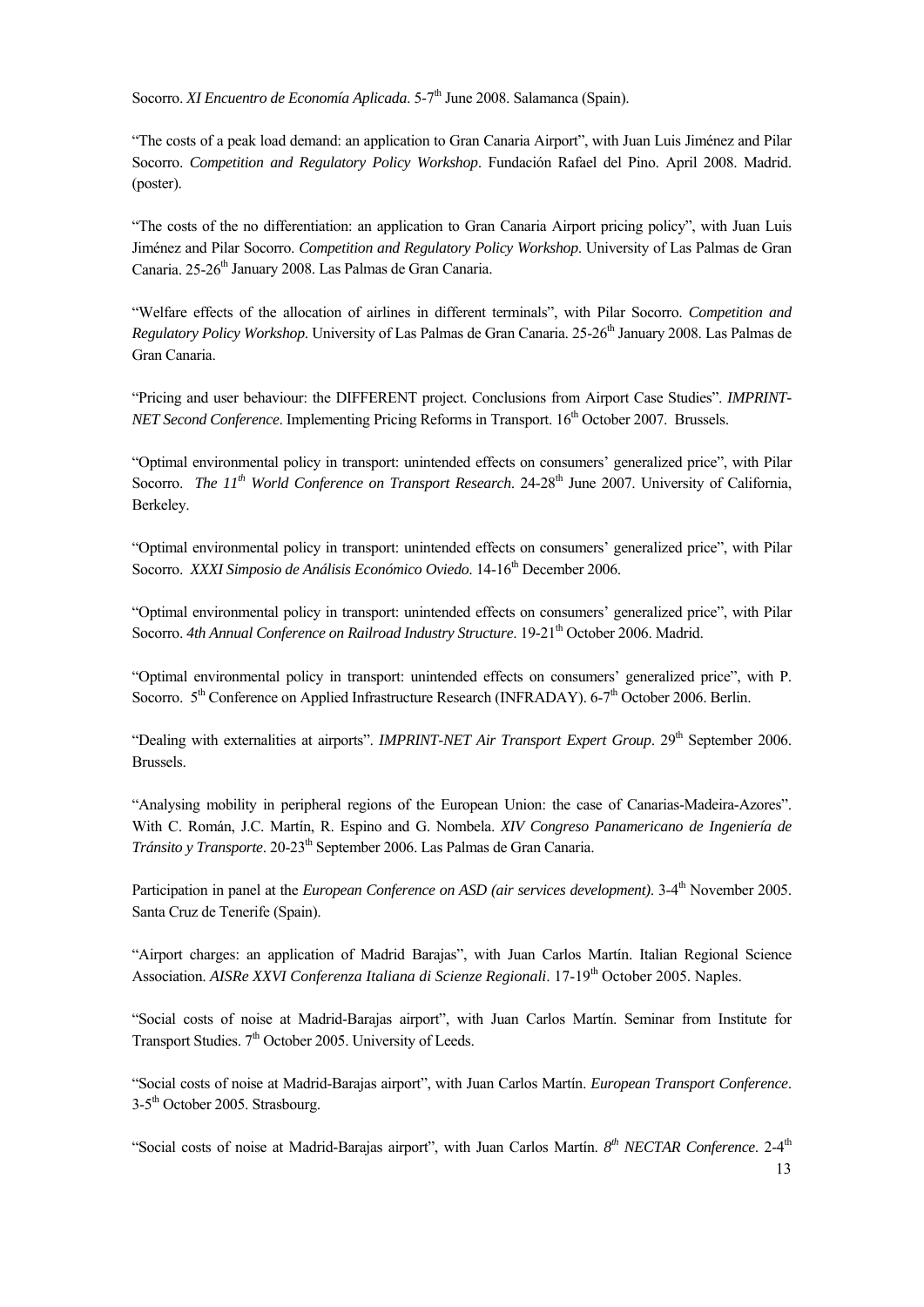June 2005. Las Palmas de Gran Canaria (Spain).

"Evaluating different pricing policies on social welfare. An application to Madrid Barajas", with Juan Carlos Martín. *8<sup>th</sup> NECTAR Conference*. 2-4<sup>th</sup> June 2005. Las Palmas de Gran Canaria.

"Multicriteria approach to analyse the relationship between service and safety quality in the US airline industry", (with Juan Carlos Martín and Concepción Roman). *XXIX Reunión de Estudios Regionales*. 27-28th November 2003. Santander (Spain).

"La cuenta social de la carretera en España: metodología y resultados", with Gustavo Nombela. *Jornada Española para la difusión del Transporte Marítimo de Corta Distancia en el Sector del Transporte Terrestre*.  $21<sup>th</sup>$  October 2003. Valencia (Spain).

"Airport Congestion in the EU: More Investment or Better Pricing?", with Gustavo Nombela and Ginés de Rus. 2nd Berlin Workshop on Applied Infrastructure Research. 11<sup>th</sup> October 2003. University of Technology. Berlin.

"Multicriteria approach to analyse the relationship between service and safety quality in the US airline industry", (with Juan Carlos Martín and Concepción Roman). *7th World Conference of Air Transport Research Society.* 10-12<sup>th</sup> July 2003. Toulouse (France).

"La Cuenta Social de la Carretera en España: ¿permiten impuestos y peajes cubrir los costes?", with Gustavo Nombela). *Seminario sobre Road pricing: de la teoría a la práctica*. September 2002. University of Valencia.

"Mohring effects for Air Transport", with Gustavo Nombela. *XXVII Reunión de Estudios Regionales*. 28-30th November 2001. Madrid.

"Evaluation of Congestion Costs for Madrid Airport (1997-2000)", with Gustavo Nombela and Ginés de Rus. *IV Encuentro de Economía Aplicada*. 2001. Reus (Spain).

"European Airlines Marginal Costs", with Gustavo Nombela. *IV Encuentro de Economía Aplicada*. 2001. Reus (Spain).

"Infrastructures Privatization: New Options for Competition in Ports and Airports", with Lourdes Trujillo. *40th Congress of the European Regional Science Association*. 2000. Barcelona (Spain).

"European Air Transport Deregulation: A Panel Data Approach", with Javier Campos. *8th World Conference on Transport Research*. 1998. Antwerp (Belgium).

"Seguridad en transporte aéreo, tarifas y beneficios empresariales: un análisis empírico". *I Encuentro de Economía Aplicada*. 1998. Barcelona (Spain).

"Las infraestructuras aeroportuarias: una visión de los diferentes modelos de propiedad y gestión", with Roberto Rendeiro. *1ª Conferencia Internacional sobre Transporte Aéreo en los Territorios Insulares*. 1998. Gran Canaria (Spain).

"An empirical model of Air Transport Safety". *Second World Congress. Safety of Transportation.* 1998. Delft University of Technology. Delft.

**"**Safety and Air Fares". *First Air Transport Research Group Conference*. 1997. Vancouver (Canada).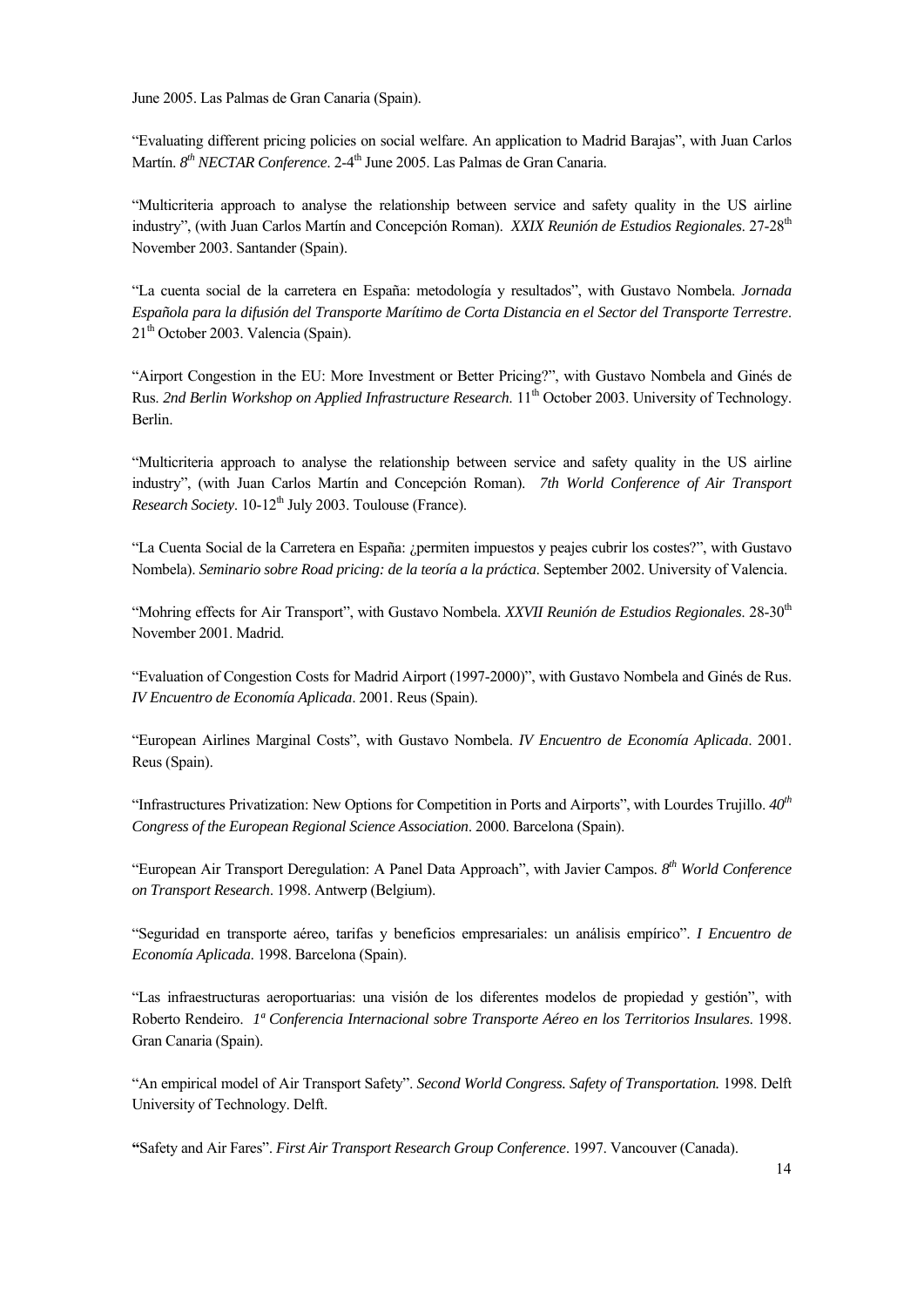"European Air Transport Deregulation: A Panel Data Approach", with Javier Campos. *First Air Transport Research Group Conference*. 1997. Vancouver (Canada).

"Economic Aspects of Air Transport Safety". *3rd NECTAR Euroconference*. 1996. Mons (Belgium).

"Un modelo de seguridad en transporte aéreo". *V Congreso de Economía Nacional.* 1995. Las Palmas de Gran Canaria (Spain).

"Efectos de la desregulación del transporte aéreo en España", con J.D. Jorge-Calderón. *XX Reunión de Estudios Regionales*. 1994. Las Palmas de Gran Canaria (Spain).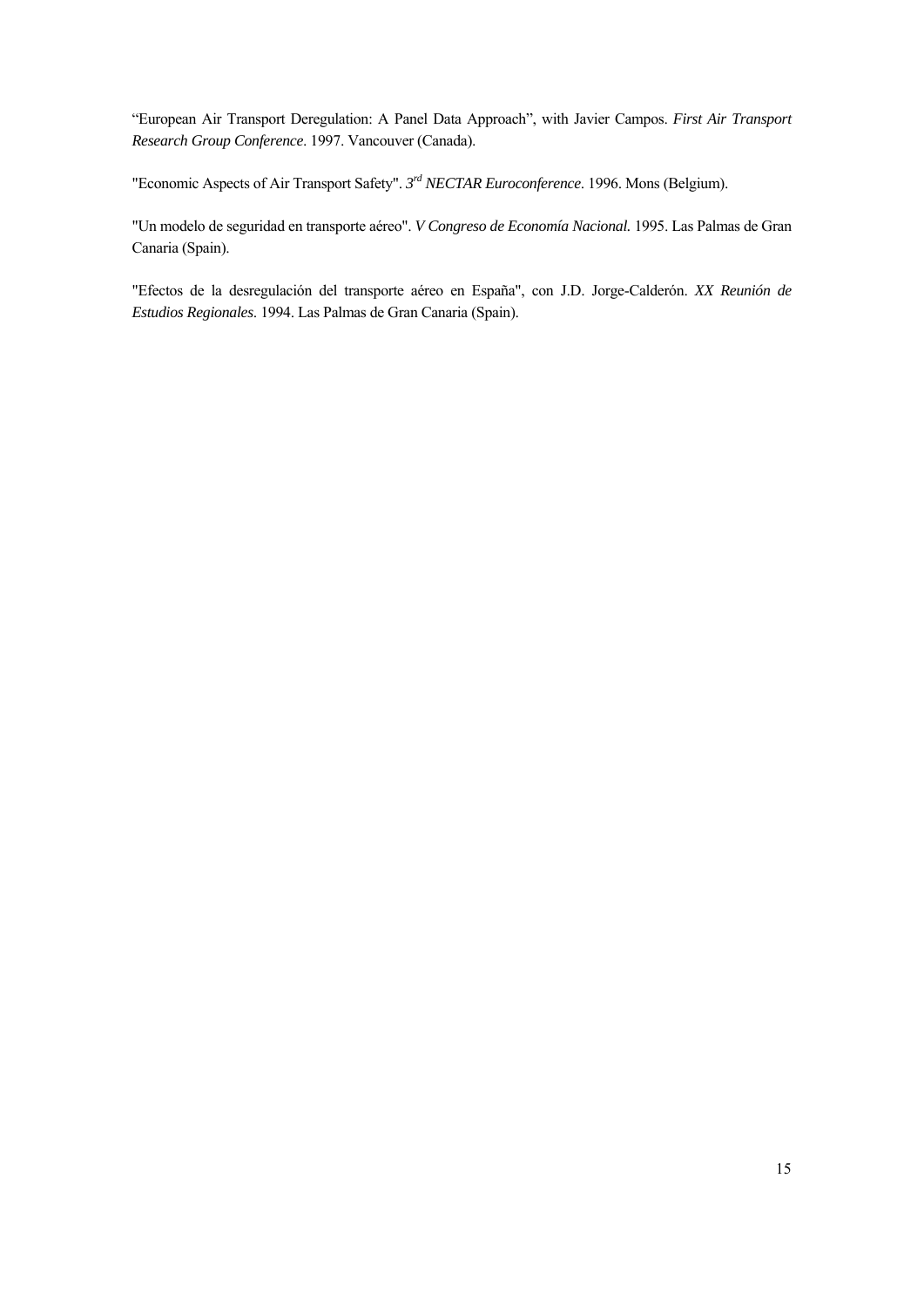## **VII. Participation in Conferences and Seminars**

#### **Connectivity for regional development. The Mesoamerican experience**

| Institution: | International Transport Forum (OECD). Side event organized by the IADB |
|--------------|------------------------------------------------------------------------|
| Date:        | 23-05-2019                                                             |
| Place:       | Leipzig (Germany)                                                      |
| Activity:    | Panel                                                                  |

#### **Ensuring access for remote and rural regions**

| Institution: | International Transport Forum (OECD). |
|--------------|---------------------------------------|
| Date:        | 23-05-2019                            |
| Place:       | Leipzig (Germany)                     |
| Activity:    | Fishbowl session                      |

#### **Cost-Benefit Analysis (CBA): an introduction**

| Institution: | University of Ruse |
|--------------|--------------------|
| Date:        | 18 April 2018      |
| Place:       | Ruse (Bulgaria)    |
| Activity:    | Seminar            |

#### **Assessing regulatory changes in the transport sector**

| International Transport Forum (OECD) |
|--------------------------------------|
| 6-7 October 2016                     |
| Stockholm (Sweden)                   |
| Round table                          |
|                                      |

#### **La conectividad, un desafío de los destinos insulares**

| Institution: | III Foro Internacional de Turismo |
|--------------|-----------------------------------|
| Date:        | 10 December 2015                  |
| Place:       | Maspalomas, Gran Canaria, (Spain) |
| Activity:    | Round table                       |

#### **Markets, Risks and State: What Policy Mix will work best?**

| Institution: | <b>European Aviation Conference</b> |
|--------------|-------------------------------------|
| Date:        | 15 November 2013                    |
| Place:       | St. Gallen (Switzerland)            |
| Activity:    | Round table                         |

#### **When trains go faster than planes: the strategic reaction of airlines in Spain**

| Institution: | Institut d'Economia de Barcelona |
|--------------|----------------------------------|
| Date:        | 13 March 2012                    |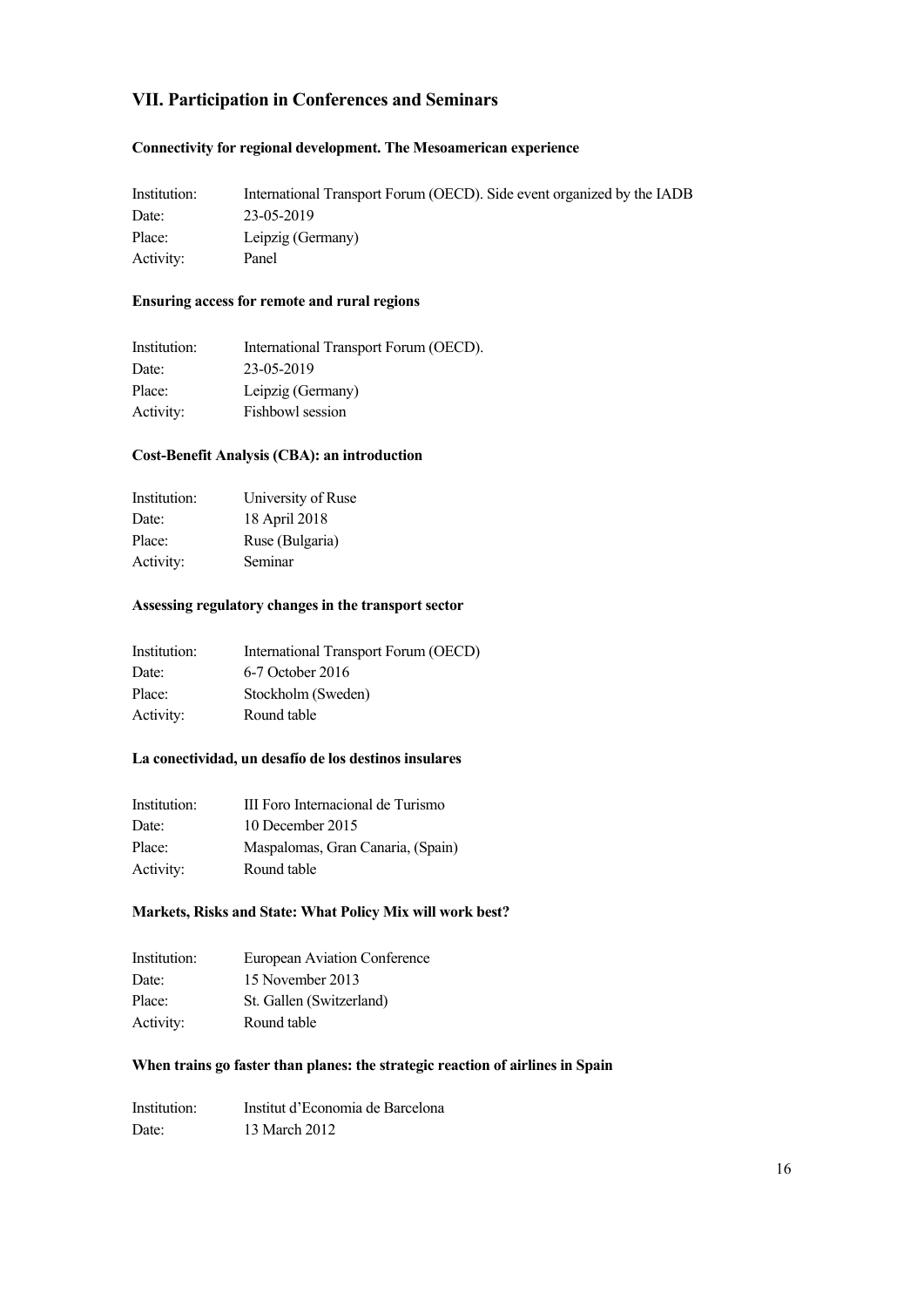Place: Barcelona Activity: Seminar

#### *Las infraestructuras de transporte en Canarias: el papel de la evaluación económica*

| Institution: | Real Sociedad Económica de Amigos del País de Tenerife. Seminar Planeta Tierra |
|--------------|--------------------------------------------------------------------------------|
| Date:        | 14 June 2010                                                                   |
| Place:       | Santa Cruz de Tenerife                                                         |
| Activity:    | Conference                                                                     |

#### *Las conexiones de Canarias con el exterior. ¿Qué podemos decir los economistas?*

| Institution: | Asociación para el Progreso de la Dirección. La Estratégica Autopista Aérea de Canarias: |
|--------------|------------------------------------------------------------------------------------------|
|              | Nuestra Dependencia Exterior.                                                            |
| Date:        | $24^{\text{th}}$ April 2009                                                              |
| Place:       | Santa Cruz de Tenerife                                                                   |
| Activity:    | Conference                                                                               |

#### *Los modos de transporte: sus cuentas*

| Institution: | Universidad de verano Rovira i Virgili |
|--------------|----------------------------------------|
| Date:        | $4th$ July 2005                        |
| Place:       | Reus                                   |
| Activity:    | Conference                             |

#### *Política y regulación en transporte aéreo*

| Institution: | Universidad de verano de Maspalomas |
|--------------|-------------------------------------|
| Date:        | $16^{th}$ July 2004                 |
| Place:       | <b>Maspalomas</b>                   |
| Activity:    | Conference                          |

#### *El transporte aéreo civil en las islas.*

| Institution: | II Jornadas Aeronáuticas de Gran Canaria (Real Sociedad Económica de Amigos del País |
|--------------|--------------------------------------------------------------------------------------|
|              | de Gran Canaria)                                                                     |
| Date:        | $20^{th}$ May 2004                                                                   |
| Place:       | Las Palmas de Gran Canaria                                                           |
| Activity:    | Conference                                                                           |

#### *Desarrollos del transporte aéreo al comienzo del nuevo milenio.*

| Institution: | Foro TRANSNOVA (Gobierno de Canarias. Consejería de Turismo y Transportes) |
|--------------|----------------------------------------------------------------------------|
| Date:        | $28th$ April 2004                                                          |
| Place:       | Santa Cruz de Tenerife                                                     |
| Activity:    | Conference                                                                 |

#### *El Mercado de Transporte Aéreo: Proceso Desregulador, Papel de la Competencia y Situación Actual*

Institution: University of Sevilla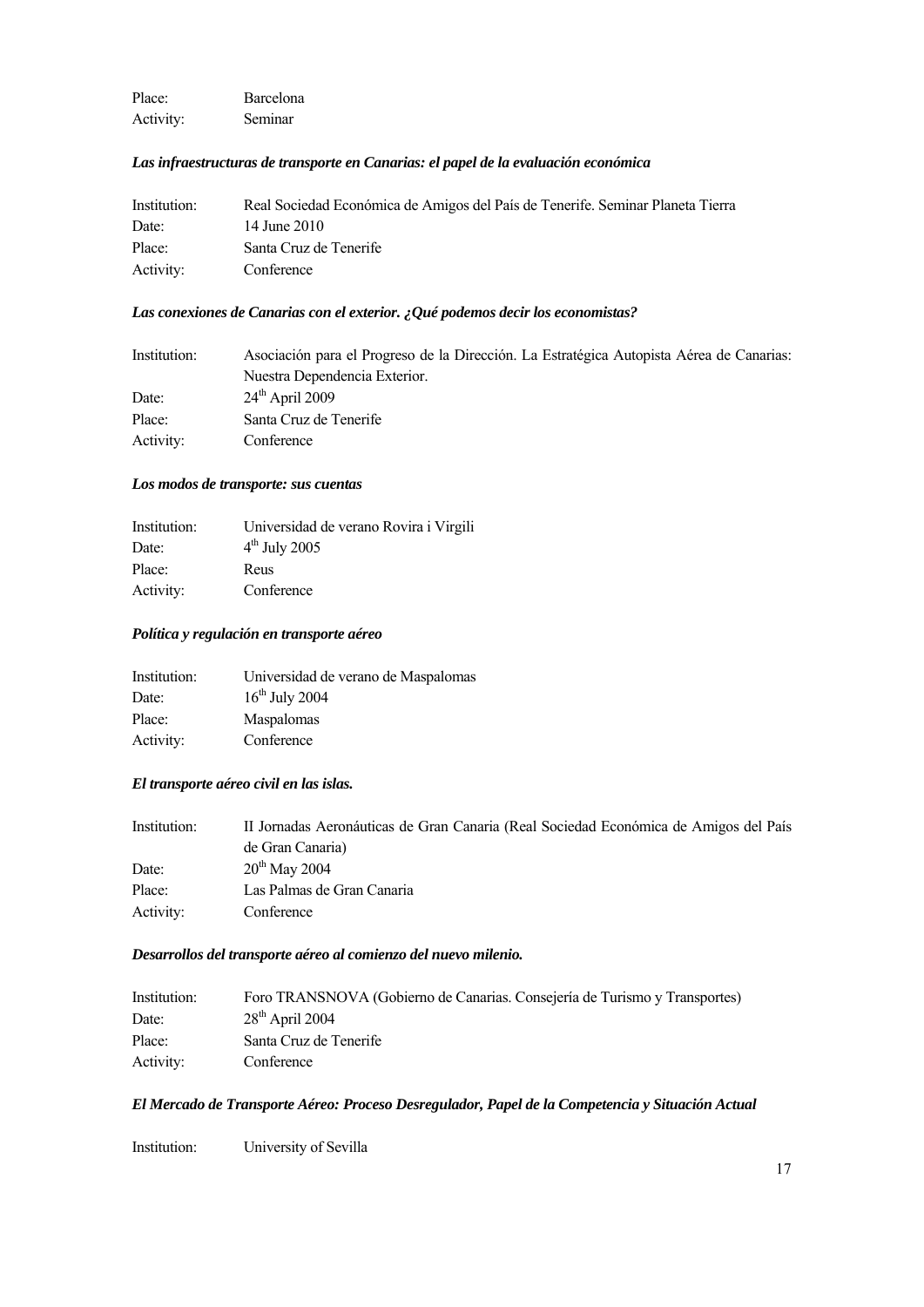Date:  $7<sup>th</sup>$  May 2003 Place: Seville Activity: Conference

#### *El Transporte en Canarias: Un análisis del modo aéreo*

| Institution: | Parlamento de Canarias |
|--------------|------------------------|
| Date:        | $2nd$ December 2002    |
| Place:       | Tenerife               |
| Activity:    | Parliamentary Hearing  |

#### *Curso sobre Privatización y Regulación de Servicios e Infraestructuras de Transporte*

| Institution: | University of Las Palmas de Gran Canaria and World Bank Institute          |  |
|--------------|----------------------------------------------------------------------------|--|
| Date:        | April 1999 (1 <sup>st</sup> edition); April 2000 (2 <sup>nd</sup> edition) |  |
| Place:       | Las Palmas Gran Canaria                                                    |  |
| Activity:    | Presentation of case study and Transport Quality Regulation Lecture.       |  |

#### *Las Infraestructuras Aeroportuarias: Una Visión de los Diferentes Modelos de Propiedad y Gestión*

| Institution: | la Conferencia Internacional sobre Transporte Aéreo en los Territorios Insulares |
|--------------|----------------------------------------------------------------------------------|
| Date:        | 1998.                                                                            |
| Place:       | Las Palmas de Gran Canaria                                                       |
| Activity:    | Conference (with Roberto Rendeiro)                                               |

#### *El Transporte en Canarias: cómo Combinar Criterios de Eficiencia y Equidad*

| Institution: | Foro del Transporte en las Regiones Ultraperiféricas de la Unión Europea |
|--------------|--------------------------------------------------------------------------|
| Date:        | 2001                                                                     |
| Place:       | Las Palmas de Gran Canaria                                               |
| Activity:    | Conference                                                               |

#### *Una Evaluación del Sistema de Transporte Aéreo Canario*

| Institution: | VII Congreso Ordinario de CCOO. Sector aéreo |
|--------------|----------------------------------------------|
| Date:        | 2001                                         |
| Place:       | Lanzarote                                    |
| Activity:    | Conference                                   |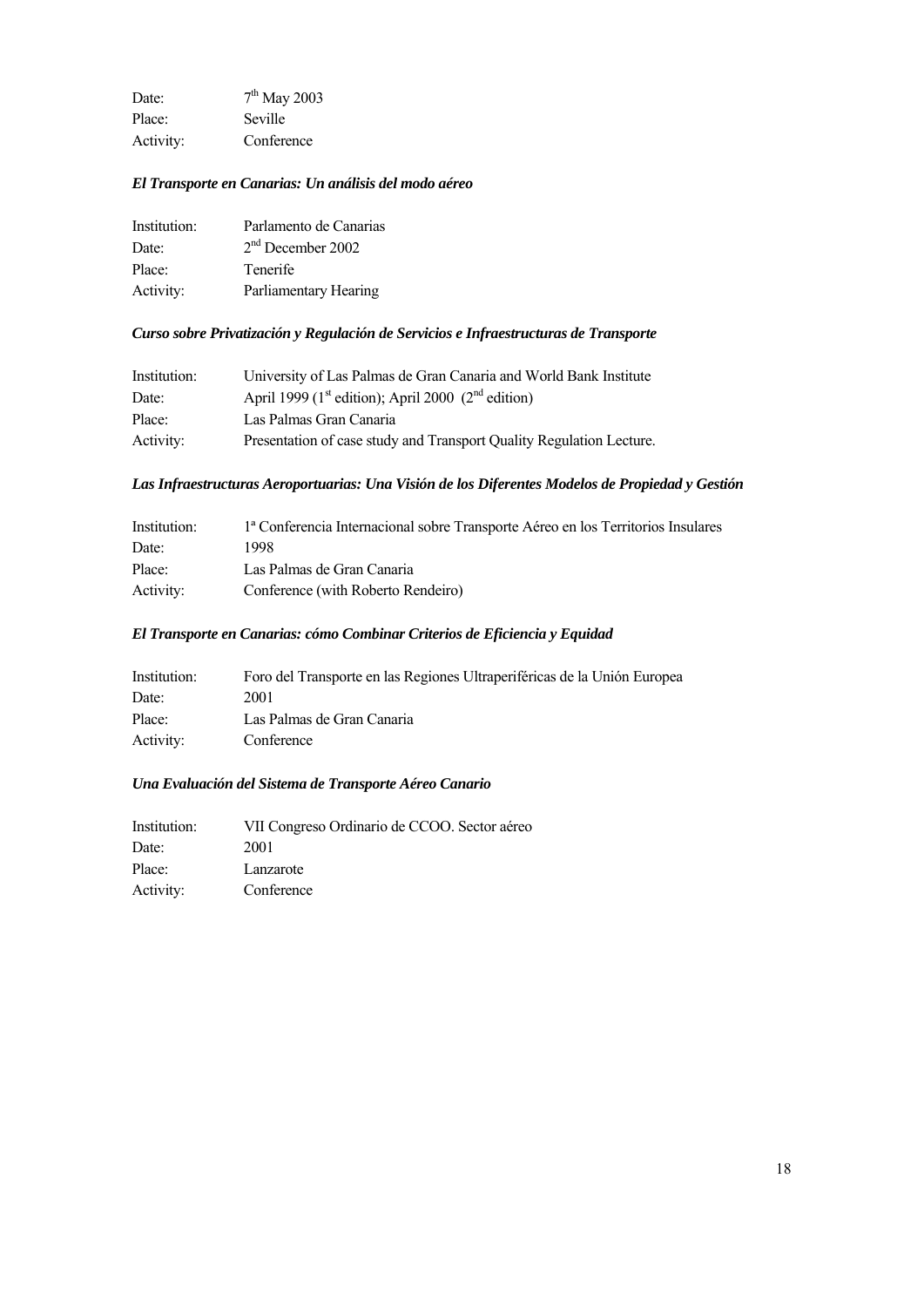# **VIII. Teaching Experience (University of Las Palmas de Gran Canaria)**

| Date      | <b>Subjects</b>                                                  | <b>Degree</b>                                                    |
|-----------|------------------------------------------------------------------|------------------------------------------------------------------|
| 2012-2019 | Principles of Microeconomics                                     | Degree in Economics                                              |
| 2012-2019 | Economic evaluation of projects                                  | Degree in Industrial Engineering                                 |
| 2011-2012 | Principles of Microeconomics                                     | Degree in Economics and degree in Engineering                    |
| 2010-2011 | Principles of Macroeconomics<br>Principles of Microeconomics     | Degree in Economics                                              |
| 2008-2010 | Introduction to Macroeconomics<br>Introduction to Microeconomics | Degree in Economics                                              |
| 2002-2008 | Introduction to Macroeconomics                                   | Degree in Economics                                              |
|           | Introduction to Microeconomics<br>Pricing and Regulation of      | Degree in Business Administration                                |
|           | Transport Services and Infrastructures                           | Ph.D. in Economics                                               |
| 2001-2002 | Introduction to Macroeconomics                                   | Degree in Economics                                              |
|           | Microeconomics                                                   | Degree in Business Administration                                |
| 2000-2001 | Introduction to Macroeconomics                                   | Degree in Economics                                              |
|           | Microeconomics II                                                |                                                                  |
| 1999-2000 | Introduction to Macroeconomics<br>Microeconomics II              | Degree in Economics                                              |
|           | <b>Advanced Microeconomics:</b><br><b>Information Economics</b>  | Ph.D. in Economics                                               |
| 1998-1999 | Microeconomics                                                   | Degree in Business Administration                                |
|           | <b>Advanced Microeconomics:</b><br><b>Information Economics</b>  | Ph.D. in Economics                                               |
| 1996-1998 | Introduction to Macroeconomics<br>Microeconomics II              | Degree in Economics                                              |
| 1995-1996 | Introduction to Macroeconomics<br>Introduction to Microeconomics | Degree in Economics                                              |
|           | Political and Financial Economics                                | MSc in Accounting and Auditing                                   |
| 1994-1995 | Introduction to Microeconomics                                   | Degree in Economics and                                          |
|           |                                                                  | Degree in Business Administration                                |
| 1989-1992 | Economic Theory                                                  | Licenciatura en CC. Económicas y Empresariales<br>(Plan Antiguo) |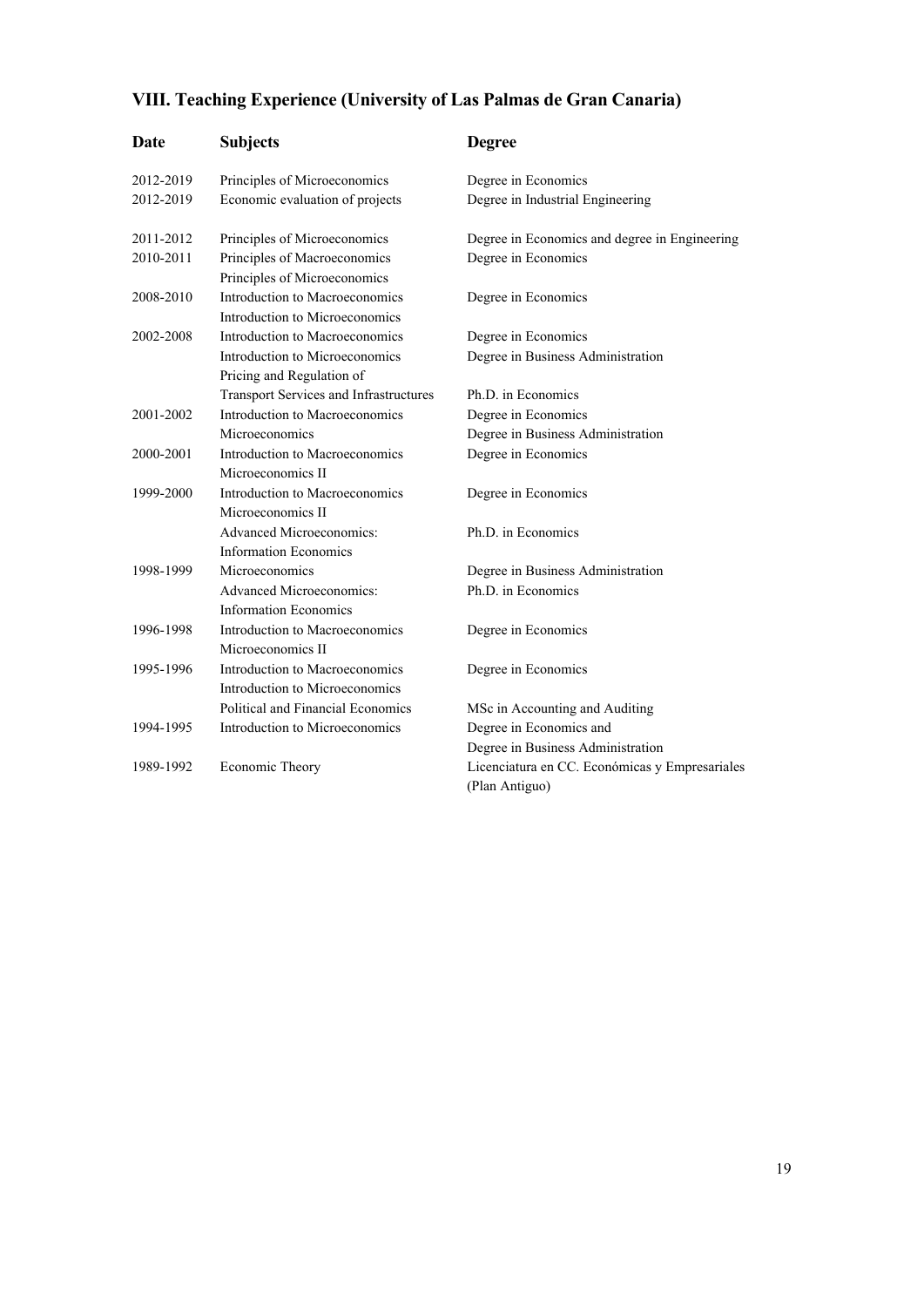## **IX. Other Activities**

- Expert evaluator in Cost Benefit Analysis for the Innovation and Networks Executive Agency (INEA). Horizon2020. European Commission.
- Evaluator for Social Sciences and Humanities Research Council of Canada (SSHRC).
- Member of the Organizing Committee of:
	- All ATARD workshops and Schools.
	- Seminario sobre Evaluación Económica de Proyectos de Transporte. CEDEX, Madrid, 15 and 16 November 2010.
	- I Encuentro de Economía del Transporte. "Desafíos de la política de transportes en España". FEDEA, Madrid 14 March 2011.
	- Seminario Internacional sobre Gestión Privada de Aeropuertos. RACC, Madrid 24 May and 15 June 2011.
	- II Workshop on Transport Economics. "Competition and Regulation in Railways". FEDEA, IEB, Madrid 12 March 2012.
	- Conference on airports competition. FEDEA, IEB, Barcelona 19 November 2012.
	- III Workshop on Transport Economics. "Economic analysis of transport and the environment". FEDEA, IEB, Barcelona, 27 May 2013.
	- IV Workshop on Transport Economics. "Tendering transport services". FEDEA, IEB, Barcelona, 19 May 2014.
- Leading the "Observatory of Transport" at Fundación de Estudios de Economía Aplicada (FEDEA) in Madrid. 2010-2014.
- Referee of Transport Policy, Economía Aplicada, Journal of Air Transport Management, Business and Society, Cuadernos de Gestión, International Journal of Transport Economics, Research in Transportation Business & Management, Transportation Research A, Transportation Research C, Annals of Tourism Research, Aviation, International Journal of Transport economics, Research in Transportation Economics, Applied Acoustics.
- Member of expert group in Air Transport of European project IMPRINT-NET.
- Lecturer in Cost Benefit Analysis. Evaluación Económica de Infraestructuras Portuarias. Máster en Gestión Portuaria y Logística. Universidad de Cádiz.
- Lecturer in "Cost Benefit Analysis. Cost-Benefit Analysis (CBA) of EU-financed projects why and how?" Course organized by EIPA European Institute of Public Administration European. Centre for the Regions.
- Lecturer in "Cost Benefit Analysis Cost-Benefit Analysis (CBA)" at School COST action ATARD in Bergamo (February 2017) and Dublin (November 2017).
- Lecturer at "Experto en Gestión Aeronáutica y Aeroportuaria". ULPGC and RSEAPGC. 2010-2011
- Lecturer at "Curso sobre Economía Canaria". RSEAPGC. 2008-2009.